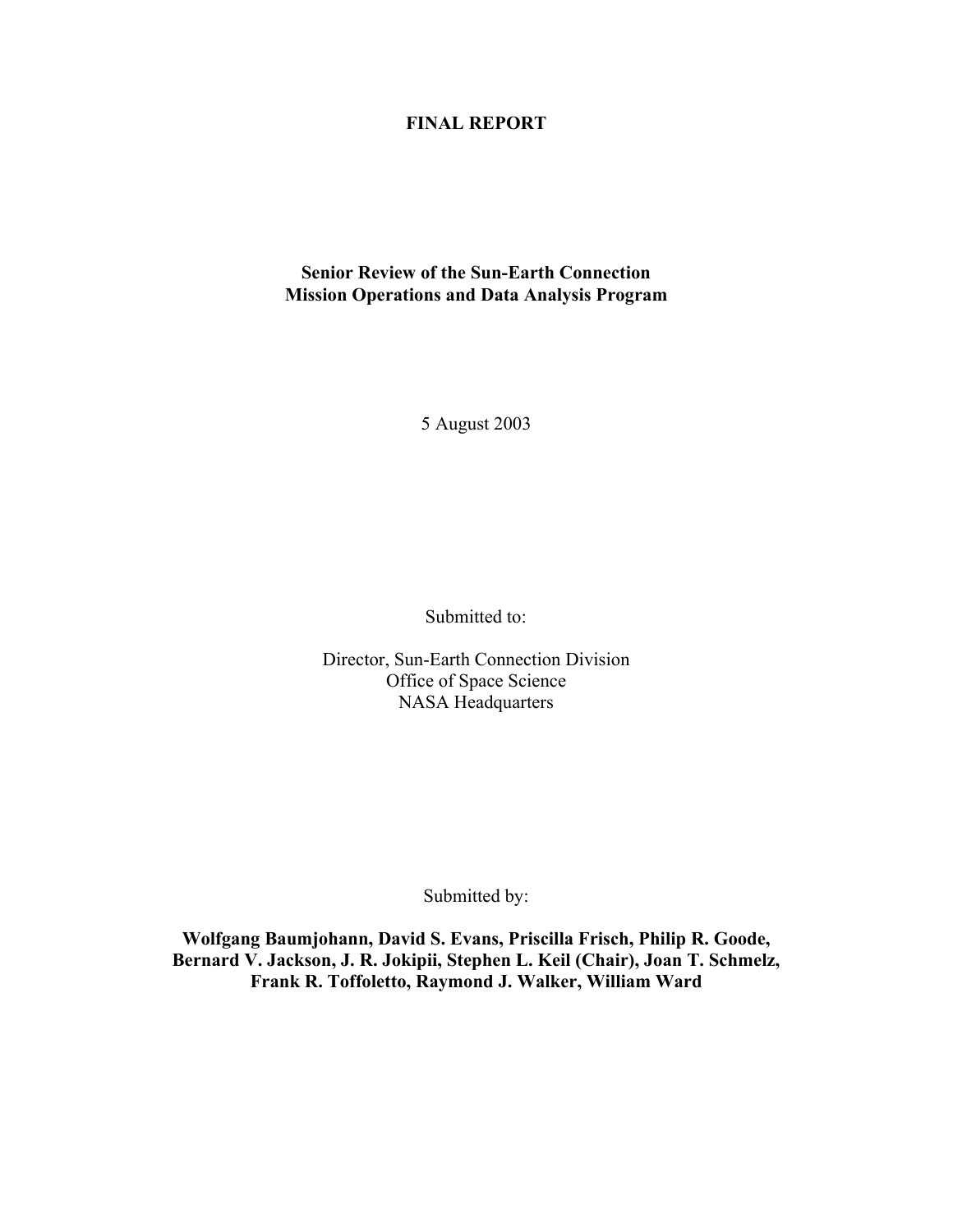### **Table of Contents**

|                |            | <b>Introduction</b>                                            |    |
|----------------|------------|----------------------------------------------------------------|----|
|                | 1.1        | <b>Space Missions</b> .                                        |    |
|                | 1.2        |                                                                |    |
|                | 1.3        | Methodology                                                    |    |
|                | 1.4        |                                                                |    |
| $\overline{2}$ |            | <b>Evaluation of Missions</b>                                  |    |
|                | 2.1        |                                                                |    |
|                | 2.2        | Cluster.                                                       |    |
|                | 2.3        | Exodus.                                                        | 9  |
|                | 2.4        |                                                                |    |
|                | 2.5        |                                                                |    |
|                | <u>2.6</u> | Polar.<br>12                                                   |    |
|                | 2.7        |                                                                |    |
|                | 2.8        | Solar, Anomalous, and Magnetospheric Particle EXplorer  14     |    |
|                | 2.9        | Solar and Heliospheric Observatory.                            |    |
|                | 2.10       | Thermosphere-Ionosphere-Mesosphere Energetics and Dynamics  16 |    |
|                | 2.11       |                                                                |    |
|                | 2.12       | Ulysses.                                                       | 18 |
|                | 2.13       |                                                                | 19 |
|                | 2.14       | Wind.                                                          | 20 |
| 3              |            |                                                                | 21 |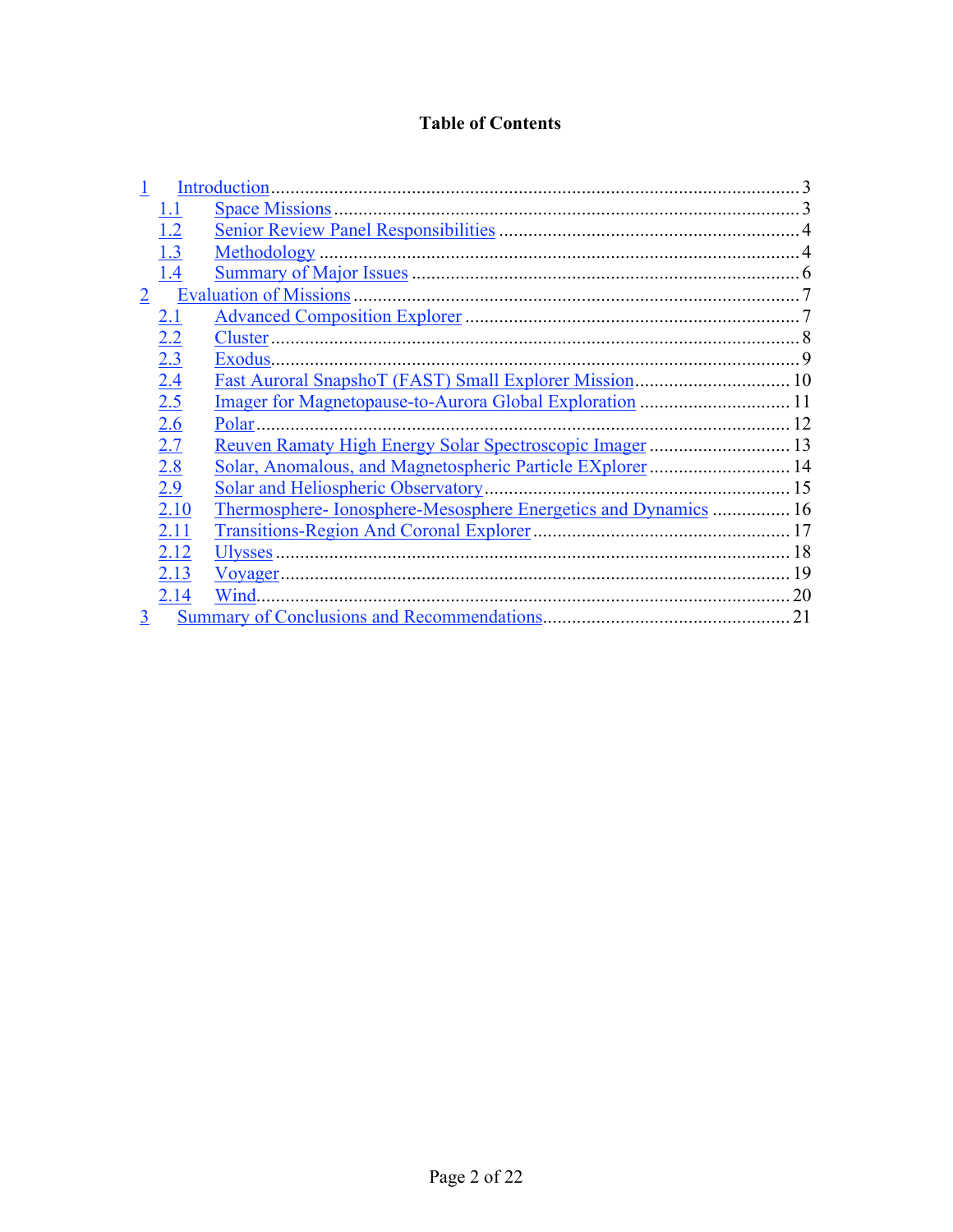# **1 Introduction**

The Office of Space Sciences (OSS) subjects its programs to scientific scrutiny by selected members of the discipline communities at approximately two-year intervals. This comparative review ensures maximum scientific return from these programs within finite resources. The Space Science Enterprise Strategic Plan available through OSS website (http://spacescience.nasa.gov/admin/pubs/index.htm) represents the results of extensive discussion by the space science community, crystallized into enterprise goals, science objectives, and research focus areas. This document formed the basic context for this review. Inputs to this process can be found in the report of the 2002 Sun-Earth Connection (SEC) Roadmap Committee: Sun-Earth Connection (SEC) Roadmap 2003- 2008 (http://sec.gsfc.nasa.gov/sec\_roadmap.htm).

The last review of missions supporting the SEC portion of the OSS program was held in June 2001. It faced a substantial budgetary shortfall and made several recommendations to OSS to mitigate the impact of this shortfall on the OSS program. Most, but not all, of these recommendations were implemented by OSS. Since the last review, IMP-8 was terminated as a science mission and the Yohkoh spacecraft ceased transmitting science data in Dec 2001. In addition NASA established a sustaining-level budget for its participation in Geotail.

While the current review, which considered proposals spanning the period from FY04- FY07, with emphasis on FY04 and FY05, did not face as serious a budget shortfall, the projected budget is nevertheless still oversubscribed. The in-guide budget given to the projects, as guidance, was a "bare-bones" budget. Although staying within the guidance given OSS by NASA/HQ, it did not maximize the science return of most of the missions that the Panel reviewed. The optimum budgets that were proposed by the missions substantially oversubscribed the available funding guidelines. Additionally, the Panel addressed the issue of increasing the OSS guest investigator program, which in turn placed pressure on MO&DA. Thus, the Panel faced several hard choices in making its recommendations. Most of the missions reviewed already had entered an extended mission phase; only two are still in their primary science phase.

### *1.1 Space Missions*

This Senior Review considered 14 science proposals. The missions included distant *in situ* heliospheric spacecraft, Voyager and Ulysses; L1 *in situ* missions, ACE, SOHO, Wind; solar remote sensing spacecraft, SOHO, TRACE, RHESSI; magnetospheric missions, Cluster, FAST, IMAGE, Polar, SAMPEX, and a terrestrial atmospheric satellite, TIMED. RHESSI and TIMED are still in their prime mission phase but would enter their extended mission phase during the period covered by this review. The Panel also reviewed a proposal for the Exodus mission. This proposal would take the Genesis spacecraft to a heliospheric orbit to measure the solar wind in conjunction with other L1 spacecraft once it has completed its prime mission. The Panel received both a written proposal and presentation from each of the mission teams. Each mission was evaluated on the quality of its proposed science and contribution to the SEC roadmap. These evaluations are presented in Section 2. Section 3 contains a summary of recommendations and conclusions from the review.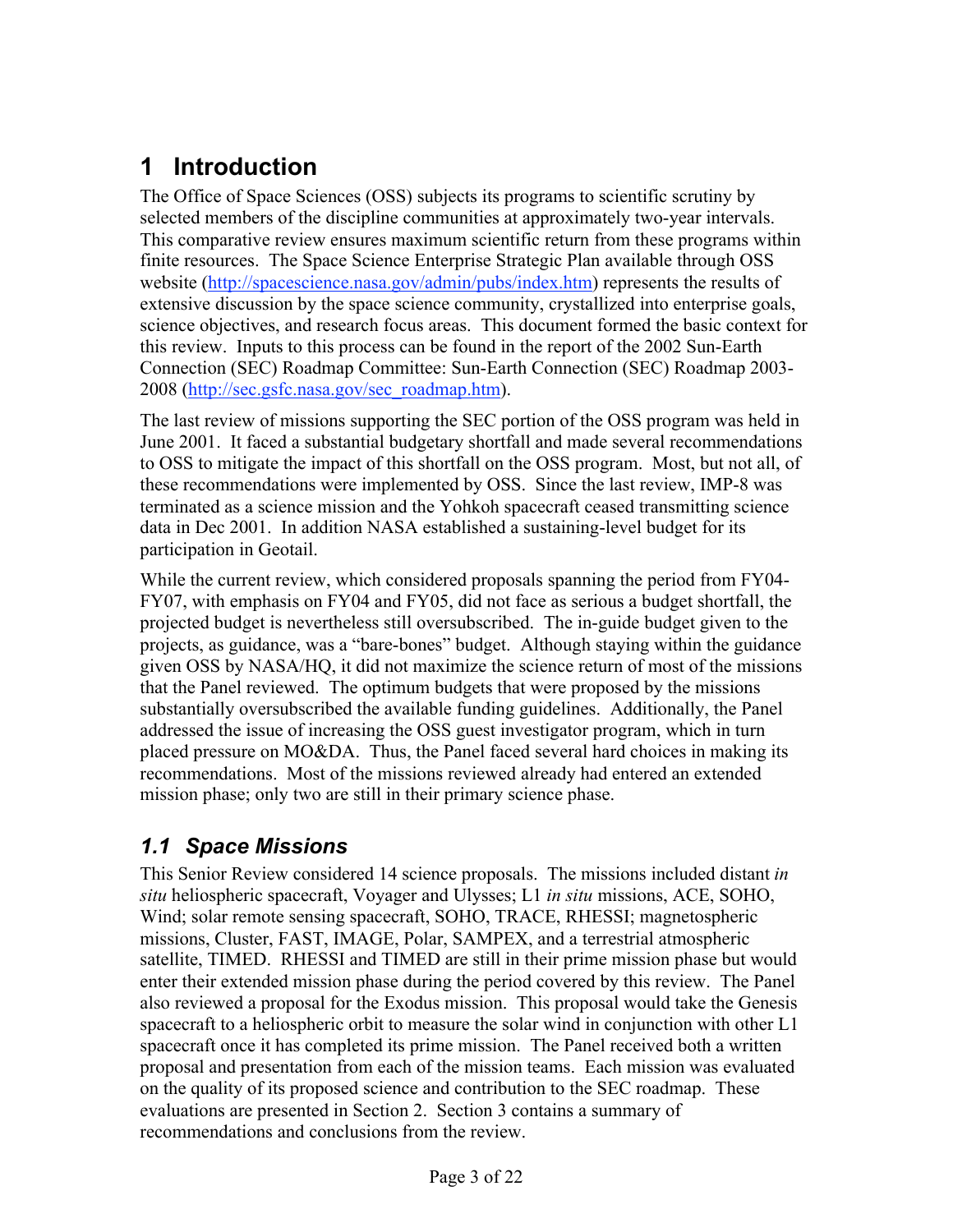### *1.2 Senior Review Panel Responsibilities*

NASA chartered the Senior Review Panel (SRP) to rank the scientific merit of each mission – on a "science per dollar" basis – in terms of the expected returns from the science goals proposed during 2004 and 2005, and to make preliminary assessments for 2006 and 2007. The review was conducted in the context of the science goals, objectives, and research focus areas described in the Space Science Enterprise Strategic Plan. The Panel also assessed the cost efficiency, technology development and dissemination, as well as data collection, archiving and distribution. Education and Public outreach served as secondary evaluation criteria. Based on the review, the Panel has recommended an implementation strategy for SEC MO&DA.

The SRP convened on 10-13 June and was comprised of 11 scientists with solar, heliospheric, and geospace expertise. A separate Panel was convened to evaluate the proposed E/PO programs and these evaluations were submitted to OSS. The SRP received a copy of this report and also made its own assessment of the E/PO programs. The reviewed projects all submitted proposals to OSS describing their planned science program under an extended mission, their relevance to the SEC roadmap science objectives and focused research areas, and past science accomplishments.

All of the reviewed proposals contained budgets for mission operations and data analysis (MO&DA) at both "bare-bones" and "optimum" scenario levels. The proposals for missions with multiple instruments also broke the budget down by instrument.

The total funds requested to provide "bare bones" support of the MO&DA programs in FY04-07 were approximately \$77M, \$78M, \$74M, and \$66M, respectively. When taken together, the in-guide ("bare-bones") budgets of the proposals exceed the total available for the four-year period (FY04-07) of this review by approximately \$29M; the optimum proposed programs exceed it by about \$72M. The annual mismatch between the budget and proposed "bare-bones" grew from \$3M in FY04 to \$11M in FY07.

# *1.3 Methodology*

The Panel considered the scientific merits of individual programs and their contribution to the SEC enterprise. The 2001 review had assessed each project in the context of two large systems, the Sun-Earth and the Sun-Heliosphere systems. For this review, the Panel assessed each proposal in terms of its contribution to the SEC roadmap. The Panel analyzed the roles of each element, examining how the proposed observations would contribute to system understanding.

The Panel recognized that many of the missions in the extended operations phase have achieved their original science goals and now provide important correlative data needed to achieve the science goals set down by other missions in their prime phase. This is largely a service or support role, and the appropriate funding levels should cover basic mission operations, data acquisition and processing – but not substantial further missionspecific science analysis unless strongly justified as new science. That activity should now be carried out through the Guest Investigator Program. This is the principle that guided many of the Panel's funding recommendations.

The Panel based its decision on two criteria: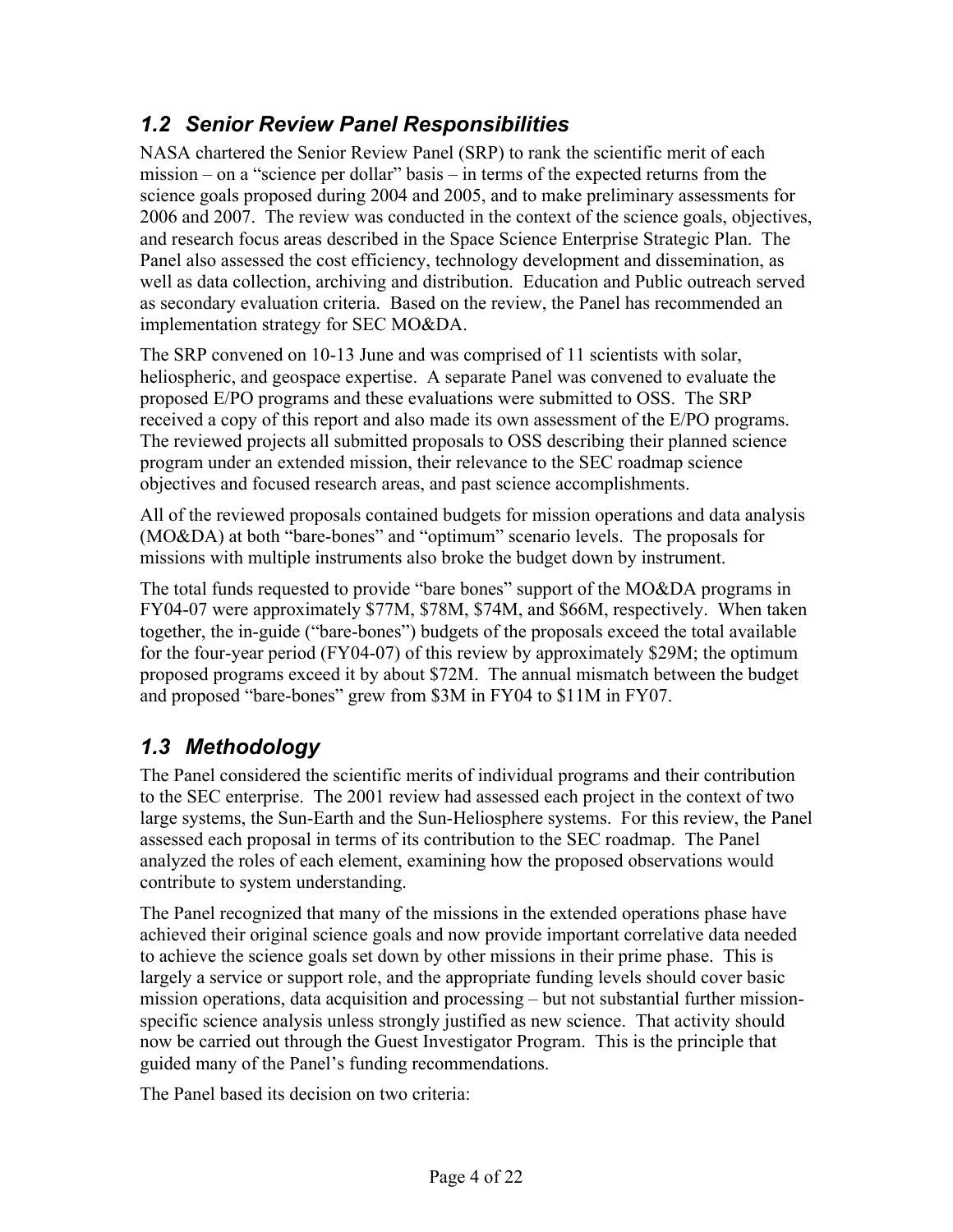The scientific value of the research proposed using the data to be taken during the upcoming years. In particular, the Panel recognized proposals that suggested new compelling science that could only be done with new observations and not just 'more-of-the-same'. As a secondary consideration, the Panel took into account the scientific output from the last 2-3 years, as a proxy for (ongoing) scientific productivity.

About equal weight was given by the Panel to the intrinsic contribution of the proposed research to the SEC goals and the wider science community. In particular, the Panel recognized missions whose data are invaluable for other missions.

Individual proposal evaluations addressed: science strengths, spacecraft and instrument health and status, relevancy to the SEC roadmap, data availability and accessibility, as well as education and public outreach.

| Mission        | Science Grade | Relevance Grade | Average of<br>Science and<br>Relevance |
|----------------|---------------|-----------------|----------------------------------------|
| <b>RHESSI</b>  | $9.1 \pm 0.8$ | $8.5 \pm 1.4$   | $8.8 \pm 0.9$                          |
| Cluster        | $8.5 \pm 1.3$ | $8.5 \pm 1.7$   | $8.5 \pm 1.0$                          |
| <b>SOHO</b>    | $7.3 \pm 2.1$ | $8.4 \pm 1.7$   | $7.8 \pm 1.4$                          |
| <b>IMAGE</b>   | $7.2 \pm 1.1$ | $8.1 \pm 1.6$   | $7.6 \pm 1.0$                          |
| ACE            | $7.2 \pm 1.6$ | $8.0 \pm 1.4$   | $76 \pm 10$                            |
| <b>TIMED</b>   | $7.1 \pm 1.7$ | $7.6 \pm 1.1$   | $7.4 \pm 1.2$                          |
| Polar          | $6.8 \pm 1.5$ | $6.8 \pm 2.1$   | $68 \pm 11$                            |
| Voyager        | $6.7 \pm 2.1$ | $6.7 \pm 2.2$   | $6.7 \pm 1.8$                          |
| <b>Ulysses</b> | $6.3 \pm 2.0$ | $6.5 \pm 2.4$   | $6.4 \pm 1.7$                          |
| <b>TRACE</b>   | $5.9 \pm 1.5$ | $6.5 \pm 2.0$   | $6.2 \pm 1.5$                          |
| FAST           | $5.9 \pm 1.4$ | $6.5 \pm 1.5$   | $6.2 \pm 1.2$                          |
| Wind           | $4.7 \pm 2.5$ | $5.9 \pm 1.9$   | $5.3 \pm 1.8$                          |
| Exodus         | $3.8 \pm 2.2$ | $4.6 \pm 2.7$   | $4.2 \pm 2.1$                          |
| <b>SAMPEX</b>  | $3.7 \pm 3.0$ | $4.4 \pm 2.5$   | $4.0 \pm 2.4$                          |

The table above summarizes the grades given to the 14 missions based on the science impacts and relevance to the SEC mission. Scores above 8 represent programs regarded as "clearly superior" with compelling science and relevance. Grades between 5 and 8 were assigned to programs viewed as "very good". Those missions that scored below 5.0 in the composite score are not recommended for new funding. The table gives average values and standard deviations of grades assigned by the eleven voting Panelists.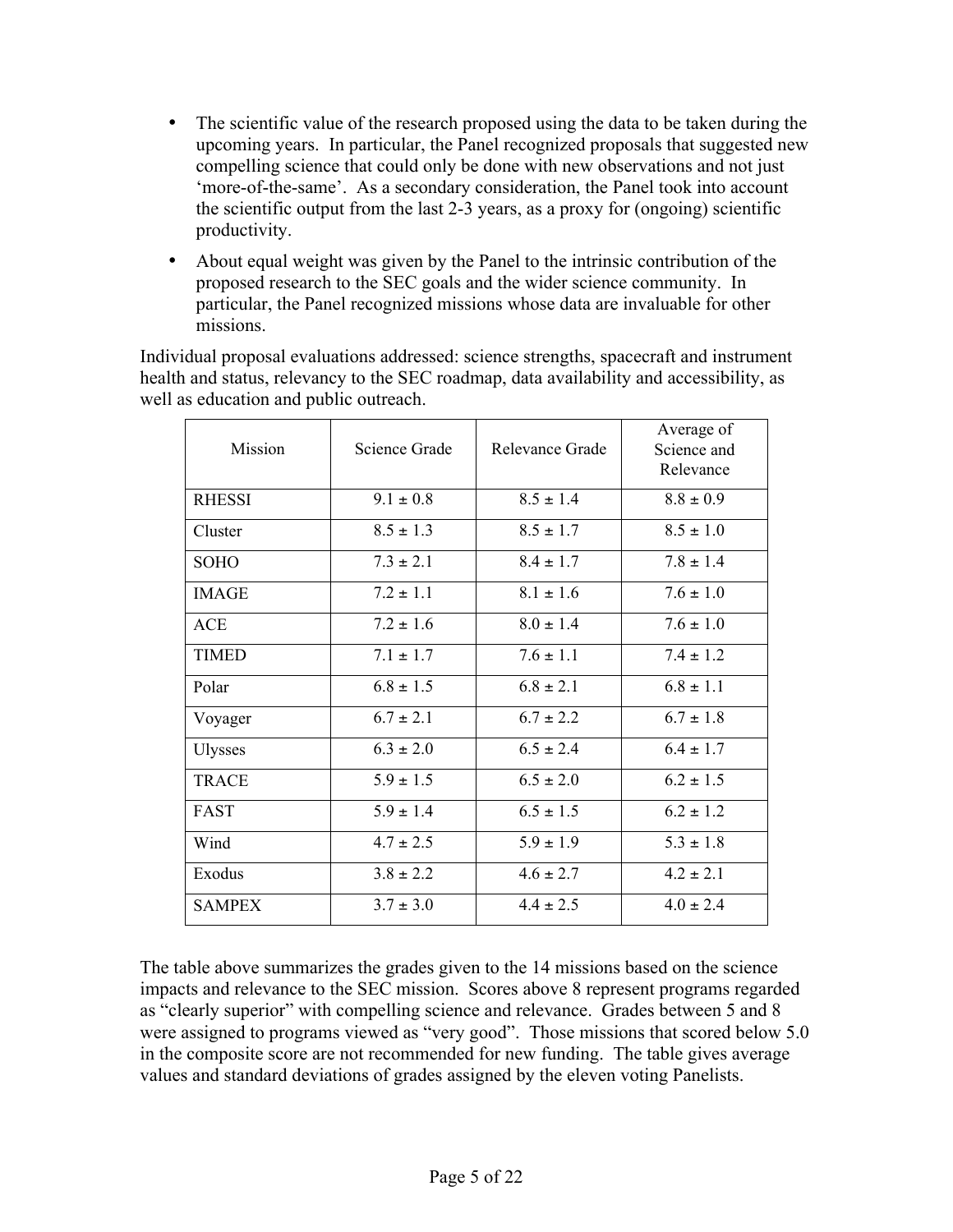# *1.4 Summary of Major Issues*

Many of the proposals did not do an adequate job of connecting the need for additional observations back to the science topics and questions that were set down to motivate that need. While the motivating science in the proposals was generally very responsive to the SEC roadmap, there was a general lack of explanation of why additional observations were needed or how those observations would be used to close on the science goals that were proposed. Proposers should be reminded that such a clear explanation is important, as it is a primary criterion on which the Panel must judge the value of their proposed mission extension.

The cost for some experiments on some missions seemed disproportionately high (compared to similar experiments on the same or other missions) and it was not clearly explained why. In several cases there was not a clear correlation with scientific output. Areas of concern were noted in the individual assessments in Section 2.

The previous senior review recommended enhancement of the GI programs associated with the missions. The 2001 Panel also urged the SEC management to incorporate the GI program as an integral part of MO&DA funding to serve as a bulwark against countervailing fiscal pressures. This Panel is in agreement with these recommendations and has developed recommendations for several of the missions that would decrease support to the PI teams and increase the funding to the GI program proportionally (for which the PI teams could compete along with the community). However, before funds are removed for this purpose, SEC management must insure they are not lost or used elsewhere (e.g. for new missions).

The Panel received a report on use of Ulysses, Wind and RHESSI data for the study of gamma-ray bursts from non-solar system sources. These missions play an important role in the establishment of an effective gamma ray network to locate sources and in the case of RHESSI for measuring the polarization state of the incoming gamma rays to help unravel how they originate. While our recommendations are not closely linked to this synergism, OSS should try to obtain support for these programs from the Astronomy and Physics Division.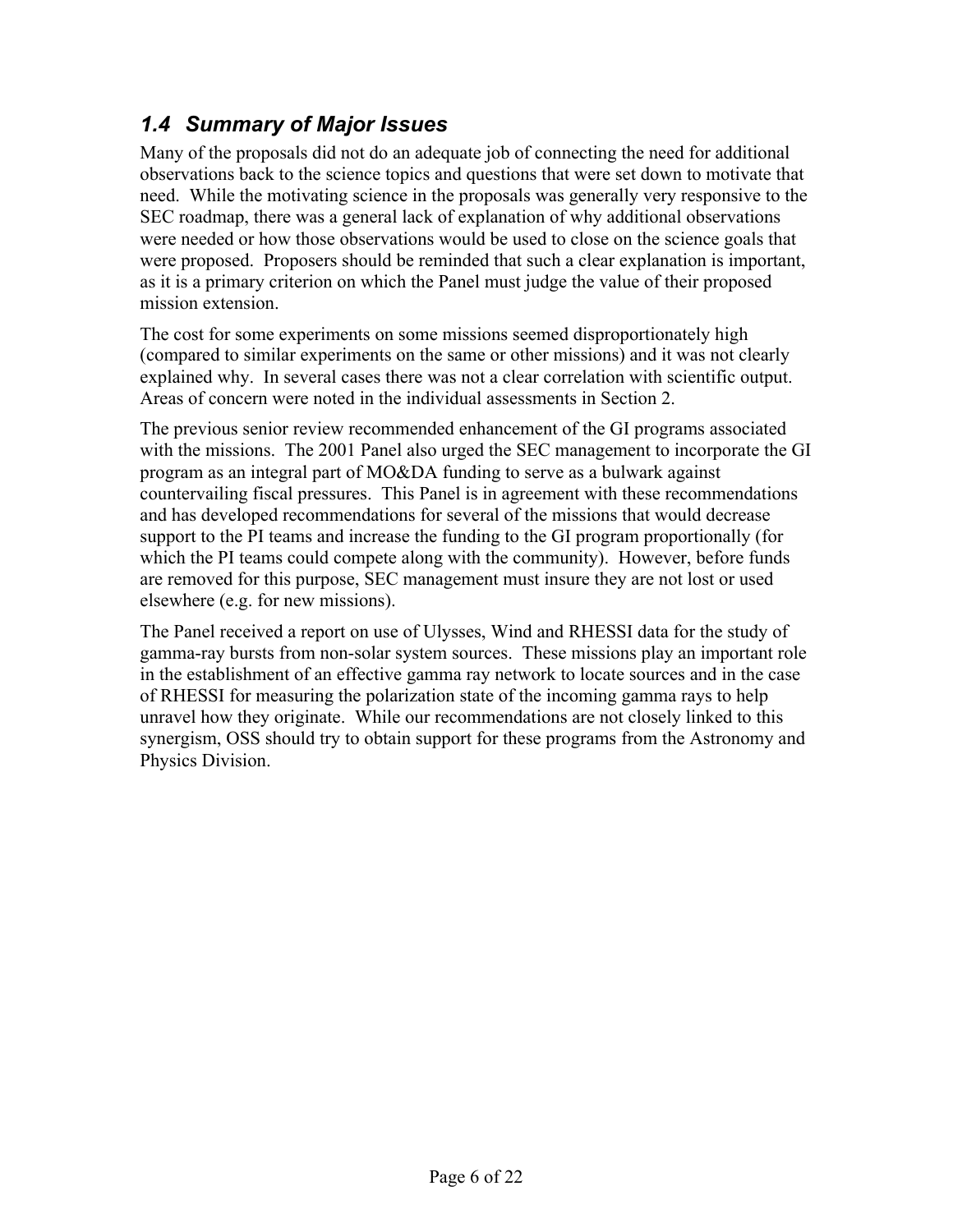# **2 Evaluation of Missions**

### *2.1 Advanced Composition Explorer*

ACE was launched in August 1997 and placed in a halo orbit around L1 in January 1998. The spacecraft overall health is excellent and operations have been nominal. The only anomalies have been inconsequential, single-bit errors. Power output and maneuvering fuel are expected to last at least another 20 years.

The basic objective of ACE is to carry out high-precision observations of the elemental, isotopic and ionic charge-state composition of nuclei from solar wind to galactic cosmic ray energies. The science goals are to measure and compare the composition of several kinds of matter, including the solar corona, the solar wind and other interplanetary populations, the local interstellar medium, and distant galactic matter. The large detectors on ACE provide unprecedented charge and isotopic resolution with high statistical precision. The objectives for 2004-2007 address key new science objectives during approach to solar minimum and the reversed magnetic field  $(A<0)$  of the next sunspot minimum. ACE measurements of the composition, energy spectrum and time variation of anomalous cosmic rays will provide new insights into the acceleration and transport of particles during the A<0 magnetic phase. It will also measure the composition of solar energetic particles to determine the acceleration and transport processes, the origin, composition and nature of the seed population. ACE will provide a baseline at 1 AU for global heliospheric studies for the  $A \le 0$  phase. ACE will also observe and compare the anomalous and galactic cosmic rays in the approach to the next solar minimum.

### **Assessment and recommendations:**

ACE addresses directly all of the science objectives of the SEC roadmap. The flow of matter and energy: solar wind, solar energetic particles, their origin, acceleration and distribution in space and time. It addresses fundamental processes such as energetic particle acceleration and transport, turbulence, and CMEs.

ACE plays an exceedingly important scientific role as the primary upstream provider of definitive solar-wind observations needed for the interpretation of magnetospheric, ionospheric and atmospheric data from both spacecraft and ground-based instruments. This is an extremely important aspect of ACE - it is essential to keep it going for this reason. The mission science data are readily available on line, and the software is easy to use. ACE also satisfies important space weather operational goals.

ACE is a mission that enjoys continued vitality and health. Its science is very important and contributes to many of the goals in the SEC roadmap. The Panel strongly recommends that it be funded for the full four years of this review. However, the budget of ACE remains quite high. Efforts should be made to lower the budget to a value somewhat lower than the 'in guidelines' scenario.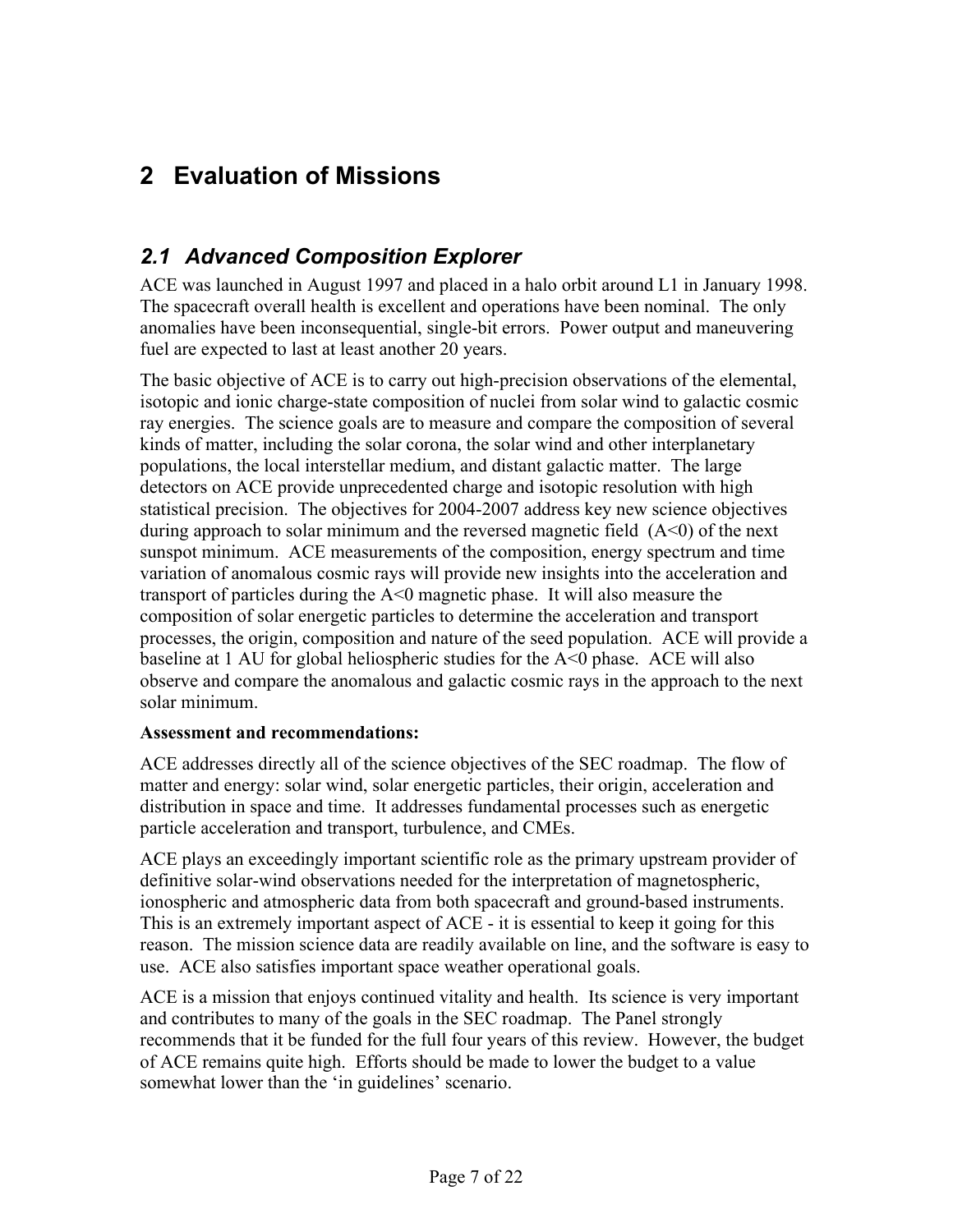# *2.2 Cluster*

Cluster is a joint NASA/ESA mission consisting of a fleet of 4 spacecraft that were commissioned in February 2001. It has been exploring various regions of the inner and outer magnetosphere using a variety of spacecraft separations. The support from NASA on this mission is for the US participation, which involves 76, US scientists. In February 2002, ESA approved a 35-month extension. In a multiple spacecraft mission, the potential for spacecraft problems obviously increases. Overall, all the spacecraft are in reasonably good health. While several instruments have some problems, these are not expected to compromise the proposed mission extension.

Cluster is a groundbreaking mission as it is the first in a series of constellation-type missions. While still in prime phase/exploratory mode, with all the difficulties in interspacecraft calibration and optimal spacecraft separation still being resolved, some very exciting science is starting to appear. One measure of this is the increase in the publication rate in 2003 as compared to 2002. With the lessons learned during the prime phase, it is expected that the extended mission should result in major advances in our understanding of geospace including the microphysics of reconnection, thin current sheets, plasmapause irregularities, chorus generation, fine structure of the bow shock, and microscale processes in the magnetosheath.

 The interest in the use of Cluster data is high, with 23% of the funded FY 2003 geospace proposals planned to use data from this mission. There has been a lack of data availability due to calibration/validation issues, but there are plans to put high-resolution data onto public archives by late 2004 or 2005. The Panel strongly endorses this plan.

### **Assessment and Recommendations**:

There is tremendous potential in this mission for answering many of the questions described in the SEC roadmap. Cluster lays the foundation for the move from the ambiguity of single-point to the richness and complexity of multipoint measurements.

The Panel noted that the wide band data (WBD) plasma wave instrument is the most expensive instrument in the budget, and there is the additional expense due to the requirements that it use the DSN. While there has been some significant science return, the high cost of Cluster-WBD is a concern. This is reinforced in the relatively low number of papers that have been published using data from this instrument compared to papers published using other instruments on this mission.

The Panel recommends that this program be funded at the minimum-level for FY04-06. As indicated in the proposal, theory and modeling should play an important role in helping to understand the complex dataset, and some resources should be devoted to it. Some funds should set aside for a Cluster special-emphasis GI program. Specifically, the Panel recommends that in-guide PI funding be decreased by 500K/year (beginning in FY05), and the GI-Cluster program be increased by \$1M per year in FY05-07. It is also recommended that some funds be moved from some instrument teams and used for developing Cluster data analysis tools as well as theory and modeling; this would greatly enhance the utility of this dataset.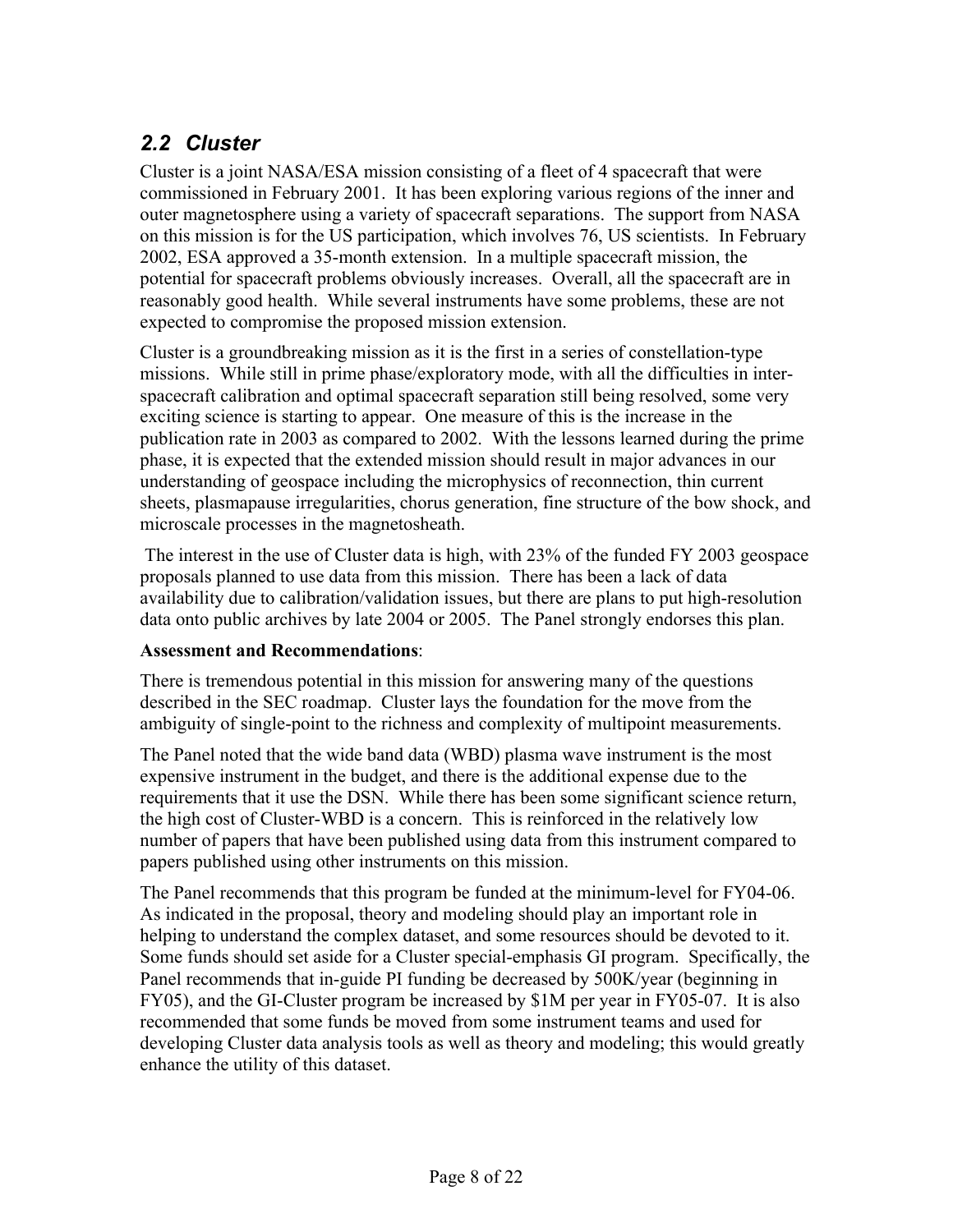# *2.3 Exodus*

Exodus is a proposed new mission that is really a relocation of the plasma module of Genesis. This module is to be relocated to a distant retrograde orbit, a heliocentric orbit, which allows the spacecraft to spend significant time 0.035 AU upstream and downstream of Earth. This would permit the study of solar-wind structures in various directions over distance scales that are totally different from those now available. Instrument heath is not an issue. However, the spacecraft does not include a magnetometer. At the request of NASA the Panel focused its evaluation on the science merits of the Exodus proposal. The Panel did not consider the technical feasibility of the transition from the Genesis trajectory near Earth to the Exodus trajectory.

Through collaboration with other spacecraft at L1 and Earth, Exodus will address variations in the solar wind in various directions at scales up to .02 to .07 AU, not previously measured or scheduled. This will permit novel and important studies of the spatial structure of CME's in the radial and transverse directions, discontinuities, shapes and the spectrum of interplanetary turbulence. This kind of data, even if incomplete, is of vital importance to the study of turbulence and structures such as shocks and CMEs in the solar wind. Exodus would help establish space environment prediction of the solar wind at nearly 4 times the L1 separation, help understand solar-wind variability, and determine wind solar origins by separating spatial and temporal structure.

Exodus would address directly all of the science objectives of the SEC roadmap. These include flow of matter and energy through measurements of solar wind structure and variations; the study of fundamental processes by measuring the scale of variation and structure of coronal mass ejections; and societal impacts by relating the structure of coronal mass ejections to their impact at Earth.

### **Assessment and recommendations:**

 This proposal addresses a number of important science issues through its unique ability and through comparisons with other spacecraft, to study the spatial structures of the solar wind on scales of .02 to .07 AU. However, its abilities are significantly compromised because the magnetic field is not measured. Instead, its direction (with a 180 ambiguity in its sense and a further uncertainty due to the finite angular resolution of the detector) is inferred from the electron distributions. The magnitude of the magnetic vector is not determined. This would make the inferred magnetic field difficult to interpret. We find that the science return does not justify the relatively high cost. Stereo and possibly Venus Express may be able to address some of the same science issues in the same time frame. Thus given the current budget constraints, the Panel recommends that Exodus not be funded.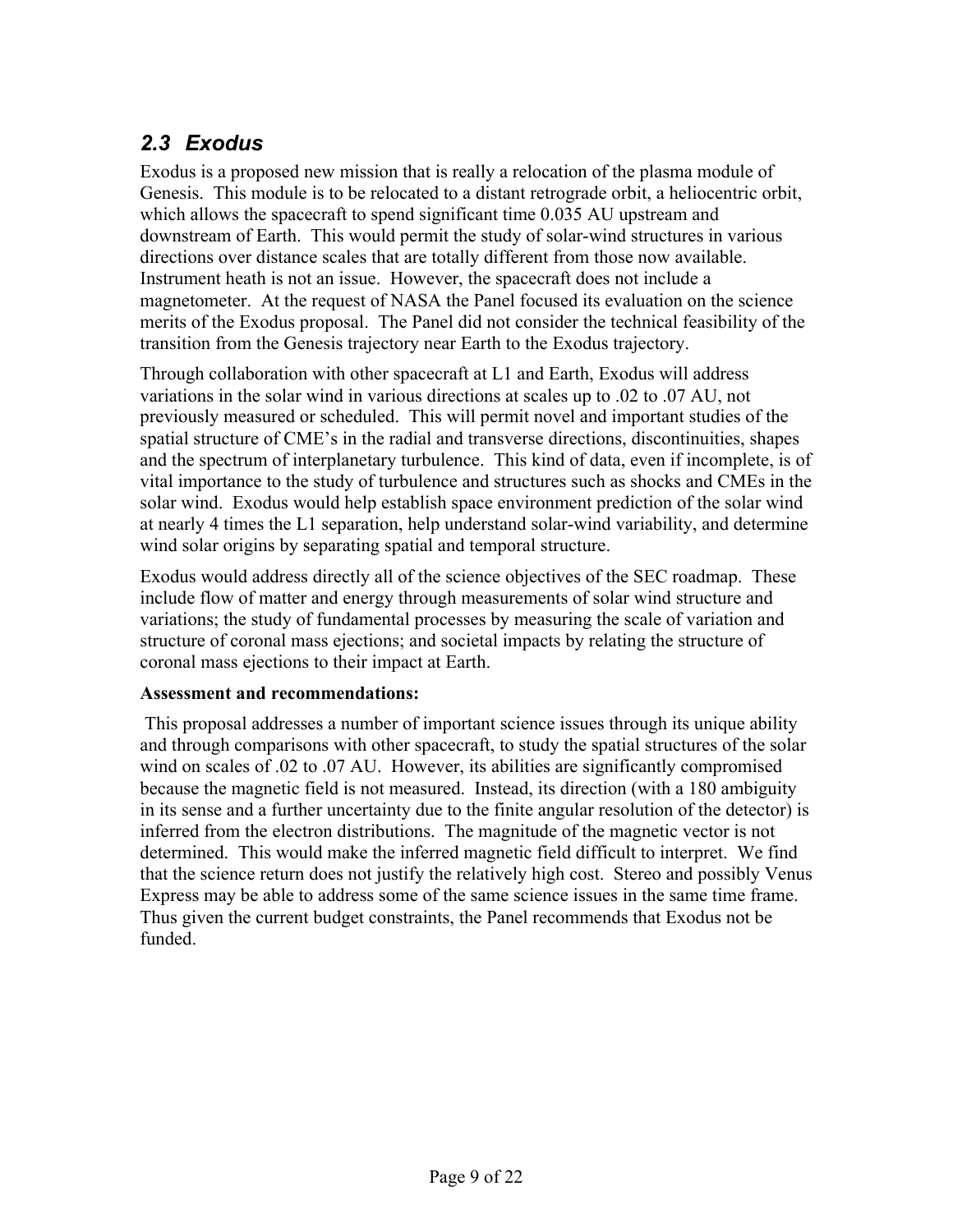# *2.4 Fast Auroral SnapshoT (FAST) Small Explorer Mission*

FAST's mission objectives were to investigate the acceleration processes in the region between the ionosphere and the magnetosphere. The spacecraft was launched in 1996 in a high inclination orbit that allows it to cross both auroral zones. The complement and quality of instruments on FAST are unprecedented, and have provided an unrivaled view of the complex physical processes that dominate this region. In the proposed extended mission, conjunctive studies with other SEC missions such as IMAGE, Polar, Cluster and TIMED are being proposed. The FAST spacecraft has been operational for 6.5 years; all instruments, with the exception of the electric field instrument, are fully functional. A recent spacecraft anomaly with the MUE watchdog timer, that has been resetting every 96 hours, first appeared in March 2003. The cause of the problem has been identified as high temperatures and a workaround has been found. Data loss during these episodes is less than 15%, and it is expected that the recurrence of the anomaly will be infrequent. There is no indication that this problem is a precursor to more serious problems.

The FAST spacecraft contains an impressive complement of high-resolution instruments in an ideal orbit that has enabled new insights in the transition region between the ionosphere and the magnetosphere. The proposal describes a new and novel technique that infers the electric potential drop along a field line for determining large-scale auroral structure that promises to be valuable tool. After an extremely successful prime mission in studying the microphysics of this region, FAST is now more an observatory type mission. Future conjunction studies with IMAGE, Polar, Cluster and TIMED should yield new and interesting science on the large-scale structure of the magnetosphere and its coupling to the ionosphere.

### **Assessment and recommendations:**

FAST is the only spacecraft that occupies an orbit that is in the scientifically important auroral acceleration region and it provides high-quality and high-resolution measurements of the plasma processes in this region. The spacecraft has very low operating costs and a high science return. For example, interest in the use of FAST data is high: 14% of the funded FY03 geospace GI proposals planned to use data from this mission. FAST uses a unified data analysis program and is readily available to the entire scientific community. Such effort by the team should be commended. Even with a modest budget, the program has an overall good array of activities especially in relation to teacher training.

The expected advances from this proposed extended mission would most likely be incremental, especially in relation to its proposed solar cycle studies. After a very successful prime mission, the spacecraft is being utilized in a valuable, low-cost support role with other SEC missions. It continues to have a significant role in the investigation of an important region, and the mission should be continued. However, given the higher priority that was given to the other missions and a limited budget, the Panel recommends that FAST be funded at in-guide level for FY04-06. The Panel recommends the termination of mission operations at the end of FY06 and funding made available only for science in FY07.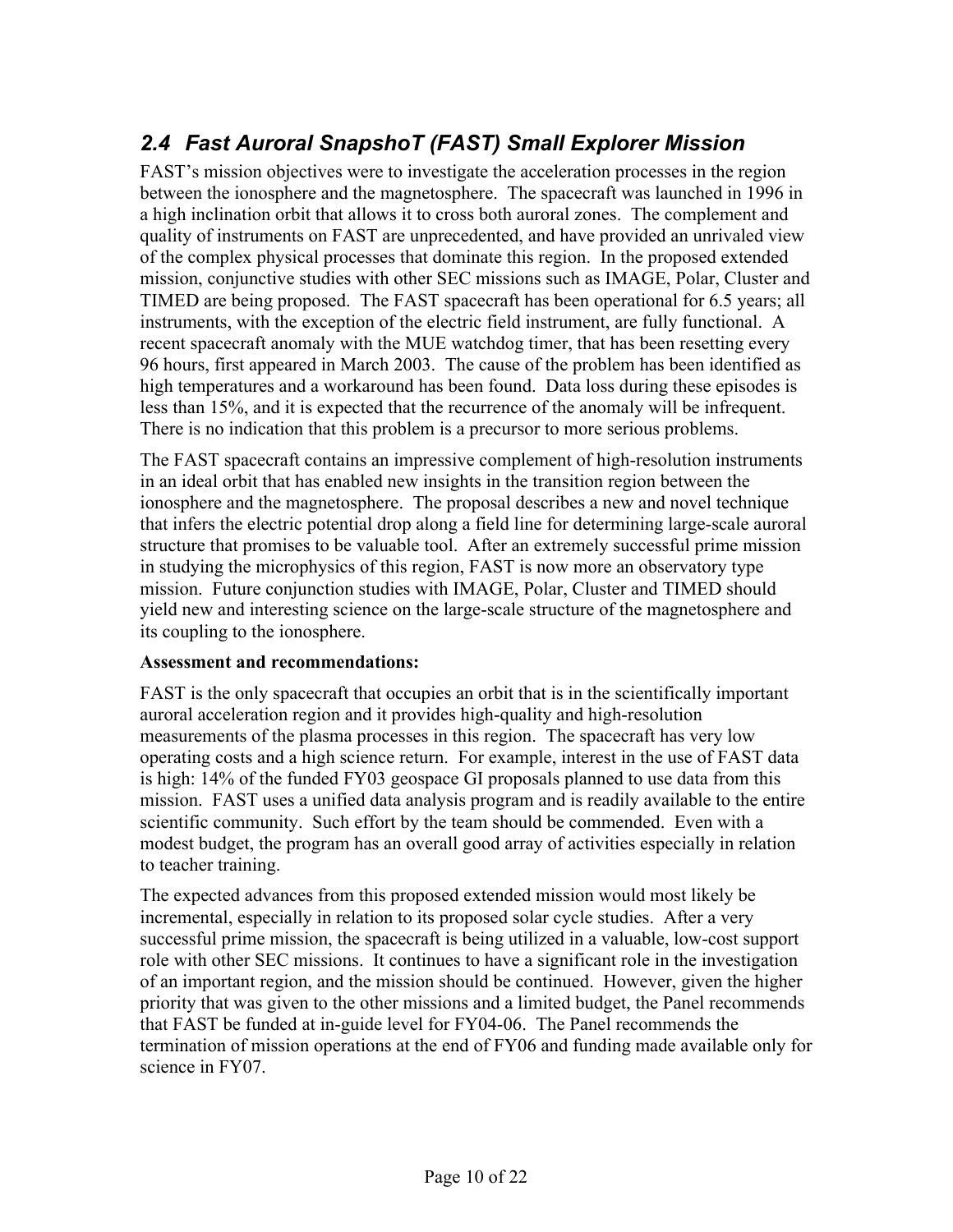# *2.5 Imager for Magnetopause-to-Aurora Global Exploration*

The IMAGE spacecraft and all instruments are operating nominally. IMAGE is the first satellite dedicated to imaging the Earth's magnetosphere. It has produced exciting ultraviolet and energetic neutral atom images of the magnetosphere and aurorae. The IMAGE team has been very scientifically productive. For instance their observations have led to a new look at magnetospheric convection including new insight into the structure of the plasmasphere and the discovery of co-rotation lag. IMAGE global proton auroral observations have been used to infer the reconnection configuration.

The IMAGE team has proposed a number of science studies during the extended mission. Several of these provide compelling reasons for an extended mission. The IMAGE Medium Energy Neutral Imager has an identical medium energy neutral imager to TWINS. When the first of the TWINS satellites is launched sometime next year IMAGE and TWINS 1 will provide a stereoscopic view of the magnetosphere. A year or so later we will have three ENA imagers. Until the launch of TWINS, IMAGE is the only ENA imager. It is important to have IMAGE data during the declining phase of the solar cycle since it will image global effects of recurring magnetic storms. It will provide an opportunity to make equatorial airglow observations for coordinated studies with TIMED. As IMAGE moves into the southern hemisphere it will be able to investigate north-south asymmetries in the aurorae. Finally real time IMAGE data are provided to NOAA. It provides auroral imaging and will become the only full time imager when Polar runs out of gas near the end of FY05. In addition to doing auroral studies, IMAGE auroral images are useful for providing context for other studies (e.g. storm and substorm studies) using other spacecraft. IMAGE provides the only global proton precipitation observations.

### **Assessment and recommendations**

Interest in IMAGE data for magnetospheric research is very high. In 2003 27% of the geospace guest investigator proposals were for IMAGE data. IMAGE has a program to enhance undergraduate and graduate education by creating research opportunities. This should be very useful for attracting students to space physics. Since launch IMAGE has carried out a successful open data policy.

The Panel recommends maintaining the "in-guide" extended mission program for IMAGE. The data during the declining phase of the solar cycle should provide important new results on the changes in the magnetosphere during recurring storms. IMAGE data are important in support of studies based on other SEC spacecraft. The in-guide funding plan seems about right. The budget falls in FY06 and FY07 but operations and data processing should have achieved the efficiencies of a mature mission. The requested increase for 06 and 07 is mostly for increased science support. The Panel feels that while increased funding for science support for research with IMAGE data is justified it should be part of the guest investigator program. This would be based on competitive selection and thereby will encourage the broadest scientific use of the data.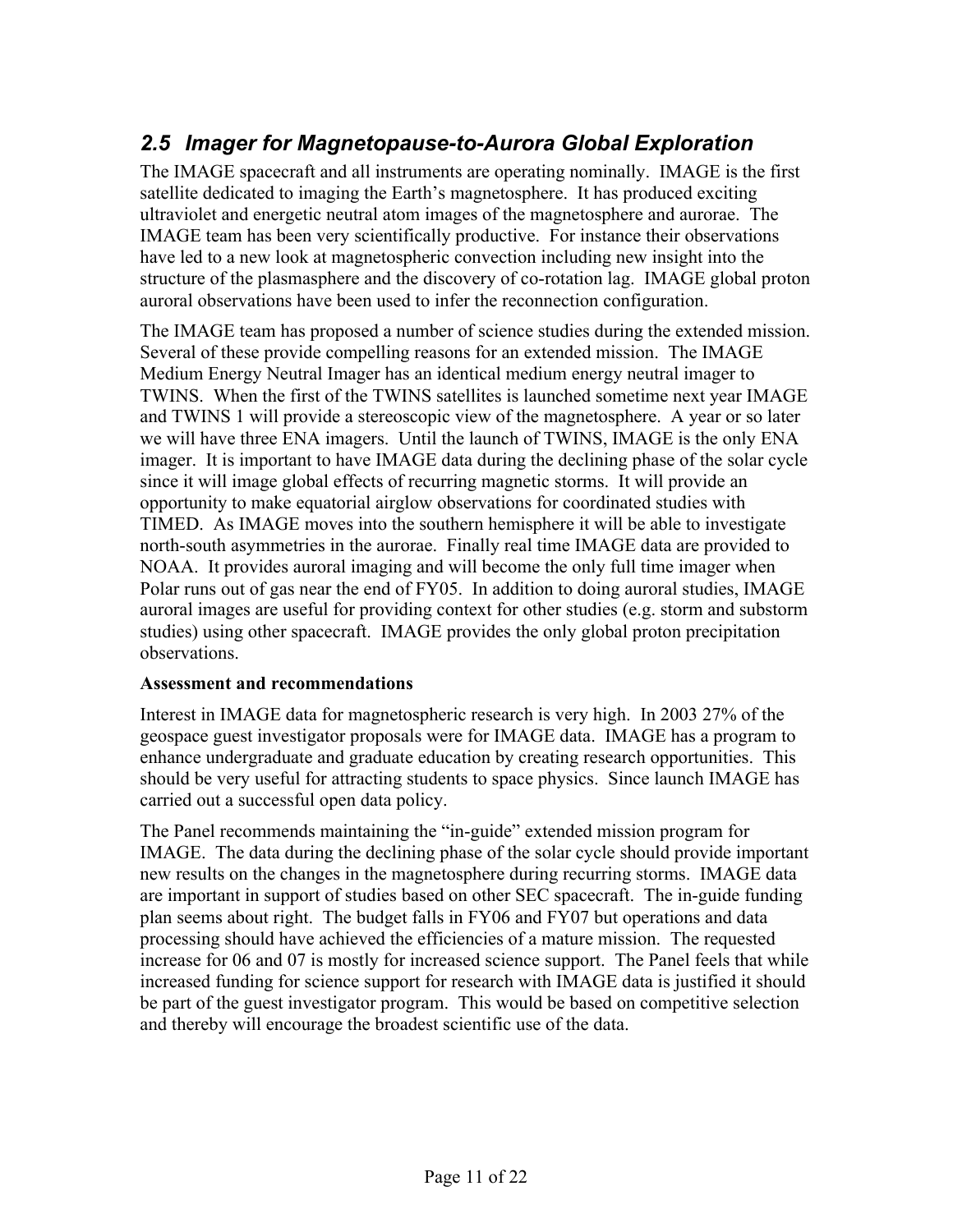# *2.6 Polar*

Despite being an old mission, Polar still produced very important and exciting science during the past two years, mainly because of its apogee had precessed to equatorial low latitudes. The most exciting science was coming from a few instruments, namely HYDRA, EFI, and MFE. In the overall SEC program, especially data from the imagers was and is important.

Most of the Polar data are easily accessible to the broader scientific community. However, some PIs should be encouraged to do their production more timely.

The project was convincing in showing that new science from continued measurements could be expected in three fields, listed in order of scientific significance as seen by the Panel:

Microphysics of magnetopause reconnection (due to extended burst mode)

Influence of high-speed wind streams on the radiation belts (due to solar minimum)

Interhemispheric asymmetries of aurora (due to the precession of apogee to the southern hemisphere)

The spacecraft is healthy and has fuel reserves that will last at least until the end of 2005. With the exception of the wave experiment (PWI) and the X-ray imager (PIXIE), the instruments are working properly for reaching the science goals.

### **Assessment and Recommendations**

The mission should be funded somewhat below the in-guide level for the next two years with the saving moved to the GI program. This should be a long enough interval to obtain the data needed for the new science; furthermore fuel may run out at the end of 2005. Polar should cease operations at the end of FY05 and only science funding made available in FY06. It is recommended that instrument funding be redistributed to the most active groups/experiments (HYDRA, EFI, MFE) with the most compelling science plan. Dead (PWI) or near-dead (PIXIE) instruments should not be funded any further at any significant level.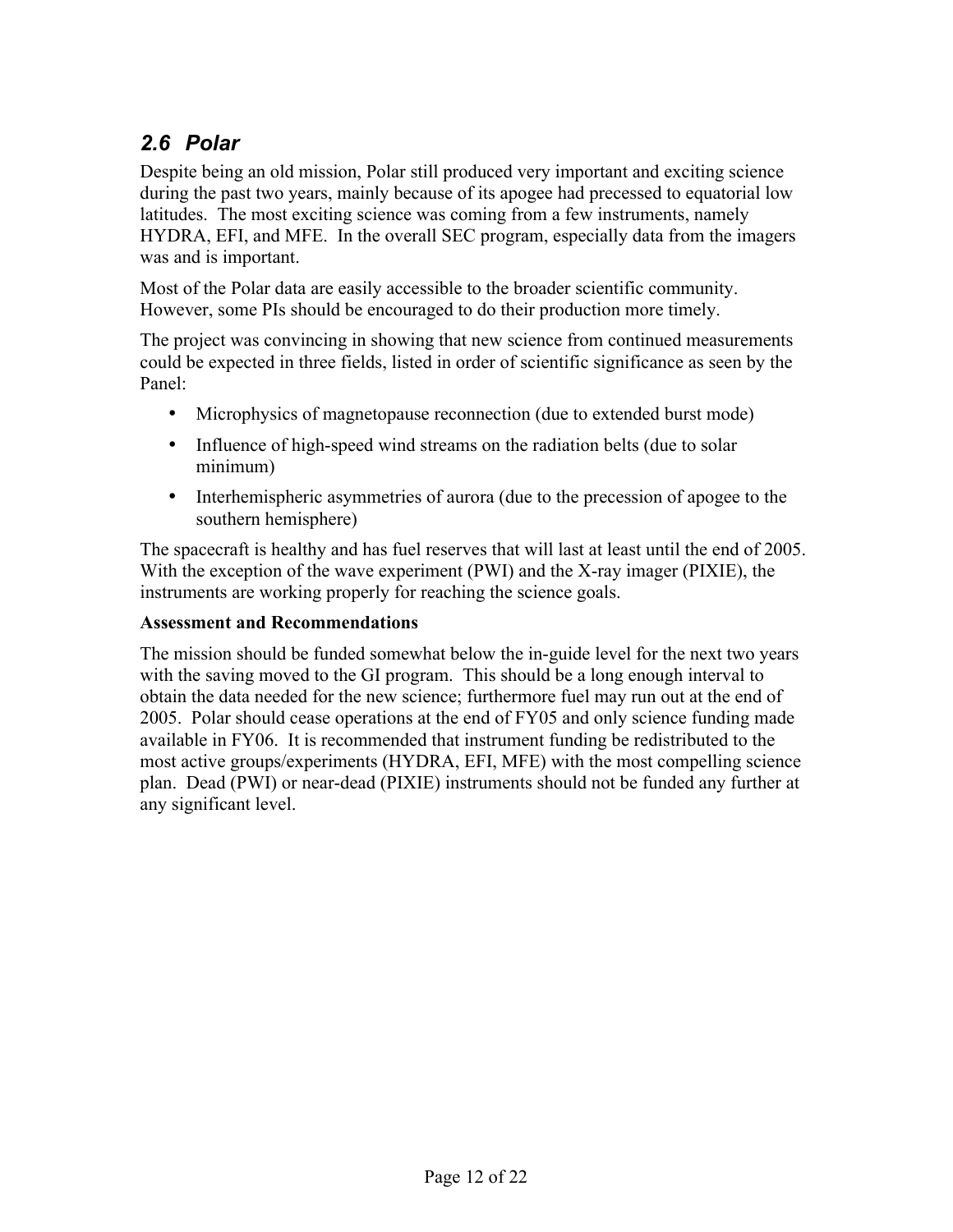# *2.7 Reuven Ramaty High Energy Solar Spectroscopic Imager*

RHESSI was launched in February 2002 and has operated successfully since launch. It is still in its prime mission phase. There was some degradation in one of the detectors one week after launch, but it can still be used for imaging and spectroscopy at lower energies. All other detectors are operating as expected. Radiation degradation is within the predicted limits and no annealing will be required for the proposed extended mission. Although the launch was delayed beyond solar maximum, RHESSI has observed over 8000 solar activity events.

RHESSI provides spectral imaging of high-energy aspects of flares and mass ejections and high-energy spectroscopy. Many "first time" observations of solar processes have been obtained. Early observations with RHESSI have revealed information on flare energetics, timing and spatial structure that will stimulate renewed efforts to model and understand flares and magnetic reconnection on the sun. RHESSI has a high potential for future "discovery" observations. It has a very good early publications rate. There are strong collaborations with other missions where RHESSI provides critical and unparalleled data on what occurred on the sun leading to phenomena observed at other locations in the heliosphere. The RHESSI group is doing an excellent job of supporting data and modeling efforts.

The extension is needed to increase the number of flares and CMEs observed to meet the mission's primary objective of understanding particle acceleration and energy release in solar flares. Large flares and large solar energetic particle events often occur in the descending phase of the solar cycle. The extended mission will give RHESSI an opportunity to capture some of these events. This is a compelling measurement needed to clarify the relationship between SEPs, CME driven shocks and flares. Because of RHESSI's sensitivity in the 3-15 keV range, it will be able to measure small micro-flares as the level of solar activity decreases. These measurements will address the very important unsolved problem of coronal heating. Coordinated gamma ray observations with Ulysses and Wind will aid in understanding both solar and cosmic sources.

RHESSI has had an open data policy from its inception, but most of the RHESSI data are complex to analyze and some reduction by the PI team is needed before its release to make it useful to the community. Although still a young mission, RHESSI accounted for 13% of the solar-heliospheric GI proposals in FY03 and we expect the number of requests to increase over the next few years. We commend the efforts of the team for their strong support of data dissemination to community. RHESSI data will be easily integrated into Virtual Solar Observatory effort and European grid. The RHESSI outreach program has been very effective in reaching middle and high school and producing classroom material.

### **Assessment and Recommendations**

RHESSI has a unique role and tremendous potential for understanding flares. It provides information on the (penultimate) source of many phenomena in the SEC system. An increased RHESSI specific GI program is needed to fully exploit the data. We recommend that the extended mission be funded at the in-guide level plus an enhancement of 100-200K to provide support for training in data usage and data dissemination.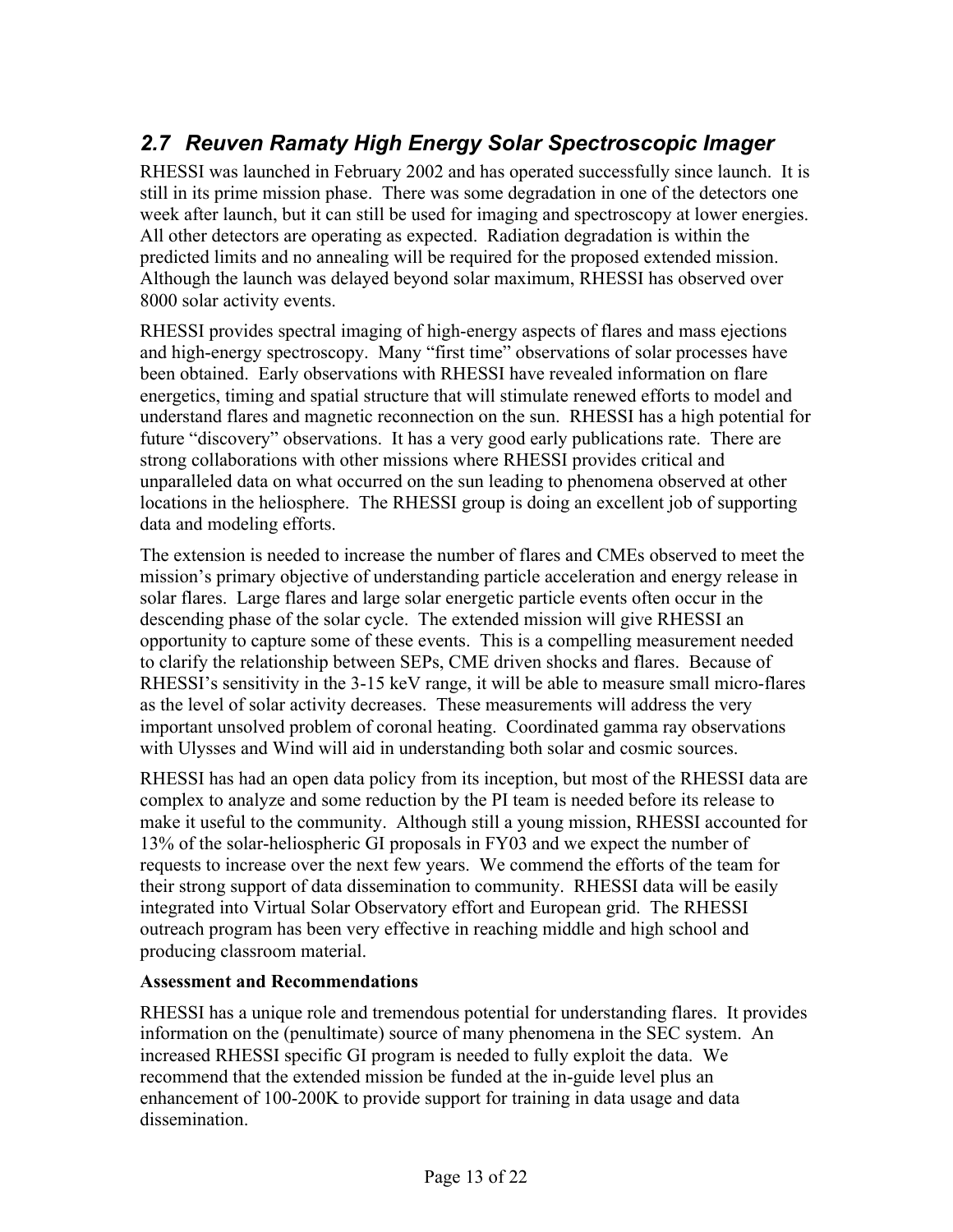# *2.8 Solar, Anomalous, and Magnetospheric Particle EXplorer*

SAMPEX is a Small Explorer mission now in its 12th year of operation. The mission has satisfied its original science objectives and now proposes continued operation to make observations germane to the Sun-Earth Connection strategic goals.

There are several minor strengths to the proposal for continued mission operations. The mission operations costs have been reduced to a very low level. The instruments on SAMPEX are operating reasonably well. Those instrument degradations that do exist are not serious and do not impede the ability of the mission to provide data in support of coordinated, multi-spacecraft studies. The science topics that were set down in the proposal to motivate a continued mission are relevant to the SEC strategic plan as set down in the Roadmap. Specifically, the topics of radiation belt dynamics, the response of the atmosphere to charged particle inputs, and the behavior of anomalous cosmic rays during the course of the solar cycle. It was noted that SAMPEX provides the only data on the charge of anomalous cosmic rays captured in the Earth's magnetosphere, and the only monitor of interstellar matter byproducts in the magnetosphere. The return to solar minimum conditions will be marked by the return of the anomalous cosmic ray radiation belt.

The proposal did not set down in any detail, even superficially, how additional observations from SAMPEX would be used, either by the SAMPEX team or in concert with observations from other spacecraft, to progress beyond what is now known, in the science topics used to justify further mission operation. Indeed, several of the science topics (e.g. radiation belt energetic electron loss processes, chemical changes to the atmosphere from energetic particle precipitation) have been studied for some decades and the proposal offered no evidence that other than incremental advances would be achieved. These are serious science weaknesses to the proposal for further operation.

The use of SAMPEX observations to assist in system anomaly assessment or in support of the International Space Station, while potentially valuable, is beyond the scope of the SEC strategic plan and does not constitute an adequate rationale for continued mission support from SEC.

### **Assessment and Recommendations**

SAMPEX has the potential to provide further observations in support of science investigations important to SEC, although this was not adequately demonstrated in the proposal. For this reason, consideration should be given to funding continued mission operations only after adequate support for higher priority missions is insured. If funding is made available, it should be used only for a minimum level of mission operations and data processing to make the data available. No funding for science analysis should be included and it is recommended that any resources for science analysis activities be obtained through a competitive Guest Investigator Program.

It is understood that SAMPEX was launched before the implementation of the open data policy. The PI has received supplemental funding to distribute the high-resolution data to the community and the Panel applauds this effort and highly encourages the continued dissemination of the data. This will greatly increase the science value of the mission whether or not the mission is continued.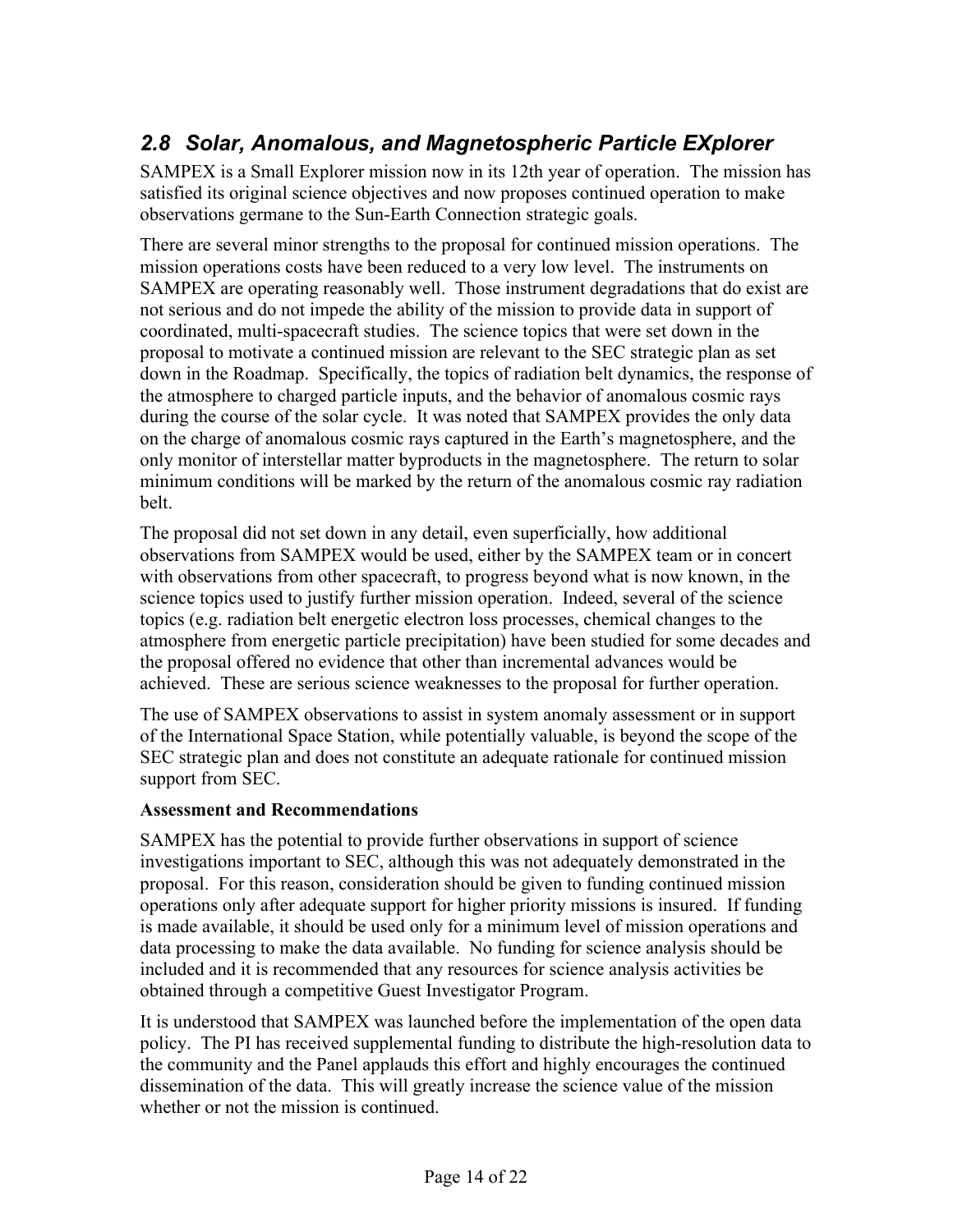# *2.9 Solar and Heliospheric Observatory*

SOHO is a broad mission addressing many basic, long-standing questions belonging to the Sun-Earth Connection theme by connecting events beneath the surface to those on the disk to those in the heliosphere. The breadth is reflected in more than 1400 publications from SOHO data since commissioning. Data are readily available by ordering on line for most of the instruments. SOHO has a particularly strong record in outreach and one would expect that this would continue through 2007. Other than the LASCO C1 coronagraph, which failed during the 1998 outage, and some limitations on SUMER pointing, the main SOHO instruments continue to perform very well and are all available for the extended mission. All three gyroscopes have failed; however, the losses have been overcome by onboard control software that allows full scientific usefulness of the remaining instruments.

The science that would result from further extending the SOHO mission is compelling on many fronts. Extension through the declining phase of activity will provide crucial data on changes in sub-atmospheric processes using MDI, solar wind and CME's using MDI, UVSC, LASCO and CELIAS, and coronal heating and solar wind acceleration through CDS, SUMER and EIT in combination with the other experiments. Synergism with RHESSI and TRACE, which were not flying during the rising phase of activity, will greatly expand the knowledge of the source and intensity of particles. Overlap with STEREO, SOLAR-B and SDO (for its first year) at solar minimum should elucidate CME behavior. SOHO is also a key element in the space weather network providing essential data from MDI (magnetograms), LASCO (CMEs), and EIT (loop structures). Understanding of space weather will come from an understanding of the sub-surface storms, from their lift off from the Sun to their presence near the Earth, as seen by ACE. The space weather work will be especially important in the present early declining phase.

LASCO images provide context for CME studies and remain valuable. However, they are not calibrated, thus they remain of limited scientific value. The UVCS data remain difficult to acquire and have not been widely used. SUMER is a valuable instrument, but is used only irregularly. Most of the SOHO research, highlighted in the proposal, is from MDI and LASCO with relatively less from EIT, SUMER, CDS, and UVCS.

### **Assessment and recommendation**:

With its broad array of effective instrumentation, SOHO is an essential contributor to the SEC science goals. The cost of operating SOHO is high, but this is understandable in light of the required extensive, and daily, hands-on operation and its broad array of diverse instrumentation. The costs further reflect the experience of the temporary loss of the spacecraft. SOHO accounted for 33% of the solar-heliospheric GI proposals in FY03. As for the science center and science data analysis functions, they seem disproportionately larger than for the other projects that the Panel is examining, especially science operations. It is important to keep the MDI (Stanford) core team intact for SDO. However, the science functions of the UVCS (SAO) and CDS/SUMER/EIT (Goddard) should be reduced with and redirected to the GI program in FY06/07. However, the funding for FY04 and FY05 should remain as proposed in the in-guide budget.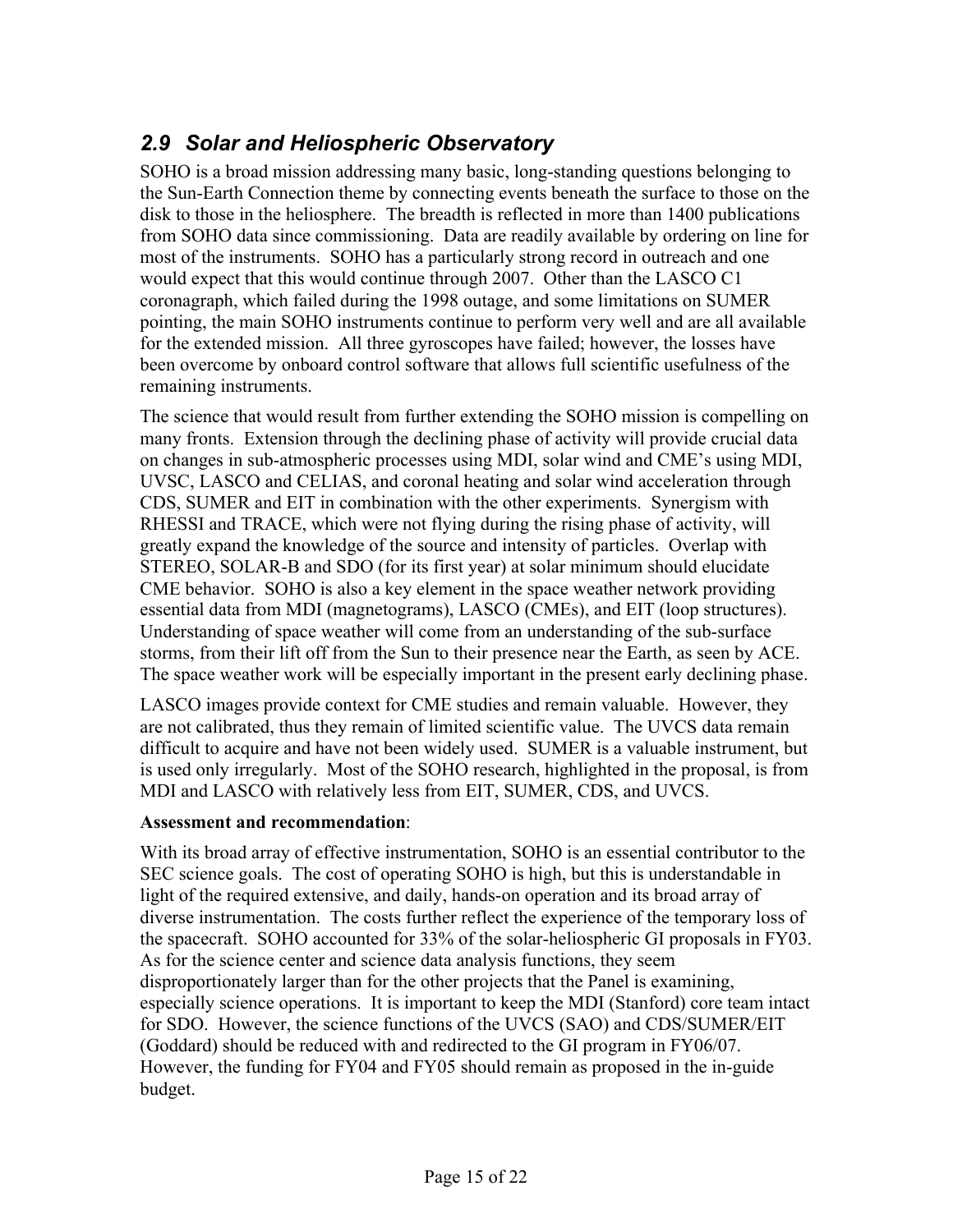### *2.10 Thermosphere- Ionosphere-Mesosphere Energetics and Dynamics*

The TIMED mission examines the coupling between the ionosphere/magnetosphere and the neutral atmosphere in the mesosphere and lower thermosphere (MLT). The instrumentation monitors the energetic inputs into the mesosphere and lower thermosphere and the response to these inputs. Collaborations with other satellites allow the chain of phenomena resulting in impacts on the MLT region to be characterized.

TIMED has the potential to identify the mechanisms through which solar effects influence the Earth's atmosphere and thereby allows global change to be decoupled from longer-term solar cycle effects. To carry through this goal will require an extended mission well into the period of declining solar activity to separate the effects of declining activity from seasonal, annual and inter-annual variations in the neutral atmosphere.

The spacecraft is healthy and performing nominally, apart from some degradation in one of the gyros, which is not expected to impact longer-term operation. Of the instruments, GUVI is performing nominally and is producing excellent data. There are minor problems with the XPS filter wheel on the SEE instrument and the SABER instrument has some minor problems due to anomalous off axis signals. Neither of these anomalies is expected to compromise the longer-term measurement goals of the mission. A light leak and accumulation of ice on the detector have affected the performance of the TIDI instrument. Spacecraft rolls that heat the detector have remedied the latter effect, but the light leak has affected the S/N of the instrument and resulted in a significant reduction in the quality of measurements.

Data from GUVI and SEE are readily available. SABER data will be available shortly. TIDI daily means of the meridional and zonal winds are available. It is unclear whether TIDI data at a higher resolution will become available to the community. There has been a considerable and commendable effort in E&PO on the part of the TIMED mission.

### **Assessment and Recommendations**:

TIMED is about 75% through its prime mission phase. Only a mission extending through solar minimum can address the very important science associated with decoupling solar cycle effects from global change. For these reasons, the extended mission should be funded although with the following additional recommendation.

Shortly after the end of the prime mission phase, a major review of the instrument capabilities and their ability to achieve the proposed goals should be undertaken. Particular attention should be paid to how well the TIDI capabilities have been recovered and to what extent any gaps in these capabilities can be covered by other means. Resources may have to be shifted from TIDI to these other avenues.

The Panel recommends approval for the TIMED extended mission for three additional years until the second quarter of FY07. The TIMED science budget in FY06 and FY07 should be reduced and the amount moved to the GI program. The ground-based segment of this mission is important and should not be compromised. The funding for the Interdisciplinary Scientists is considered important for the primary phase of the mission and should be maintained at in guide levels until FY06.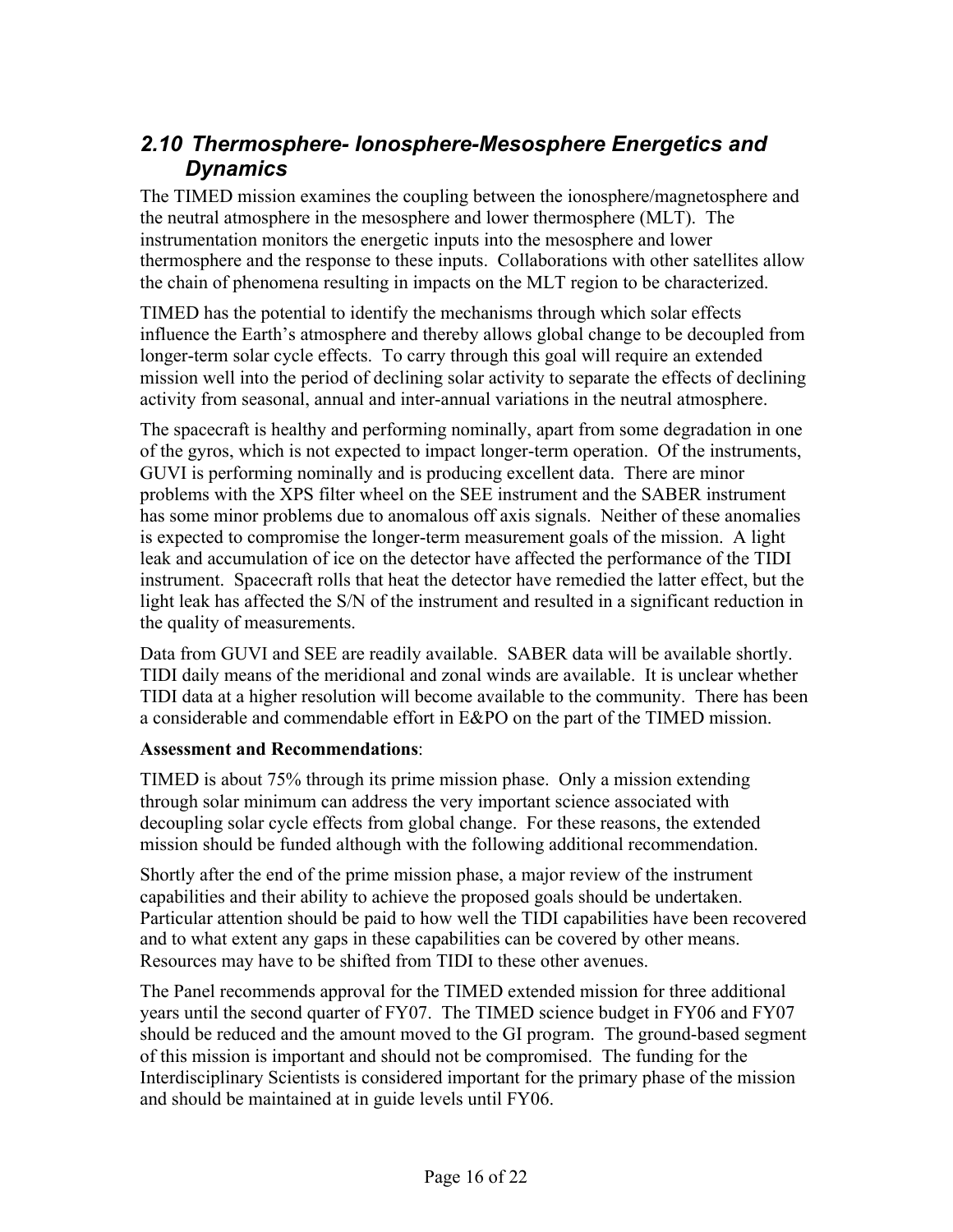# *2.11 Transitions-Region And Coronal Explorer*

TRACE is the solar microscope and resolves structures that are just hinted at in the images taken with other instruments. Solar-B (2006) and SDO (2008) will eventually provide a comparable (but still lower) resolution. TRACE is a source of upper-solar atmosphere information for ground-based studies of the photosphere and chromosphere, and of structure and temporal evolution for coronal spectroscopy. Overall, TRACE health is excellent. The solution to the quadrant selector problems reported at the Senior Review will enhance science output. The 50% decrease in sensitivity noted in the last Senior Review has not affected TRACE science.

The strongest justifications for continued TRACE observations are: (1) The TRACE loop images can be used in conjunction with the new SOLIS vector magnetic data to verify the force-free field extrapolations and study the origin of loop heating; (2) The images are an indispensable source of context information for the new interferometric observations of RHESSI; (3) In light of the recent fix of the quadrant selector problems, the Panel recommends many more observations of loops on the limb in collaboration with SOHO/CDS where TRACE cycles through the three coronal passbands. These observations should go a long way to resolving the current coronal loop controversy. (4) TRACE is a partner in 3 of every 4 SOHO Joint Observing Programs.

TRACE addresses all of the SEC objectives. TRACE explores fundamental plasma processes by observing the coupling of fields and structures across multiple scale heights within the corona as well as from the TR to the corona. The observations aid modeling of solar impulsive events, and investigate the lower boundary conditions to heliospheric perturbations; the data also help understand energy dissipation in the solar outer atmosphere to aid in model development and validation of UV, EUV, and X-ray solar irradiance.

TRACE has an open data policy. Instrument-specific IDL software are available free of charge for data calibration, processing, and analysis. TRACE accounted for 17% of the solar-heliospheric GI proposals in FY03.

TRACE images, especially the posters, have captivated the imaginations of everyone – from scientists to school kids. Teachers display them in their classrooms, children hang them in their bedrooms; they appear on book covers, web sites, and interspersed in scientific presentations. There are really the only solar images that can "compete" with astrophysics (HST) for the *Wow!* factor.

The proposal emphasizes images and movies (as did the TRACE presentation to the Panel), further propagating the impression that TRACE observations focus more on morphology than on quantitative physics parameters. The Panel suggests a renewed emphasis on quantitative data analysis to counteract this impression.

### **Assessment and Recommendations:**

TRACE makes important contributions to SEC Roadmap goals and should continue to be funded at in-guide levels, with possible additional funds for the data archive. The Panel encourages the TRACE team to continue to cut mission operation costs to free up money to improve the TRACE data archive in the ways described in the proposal.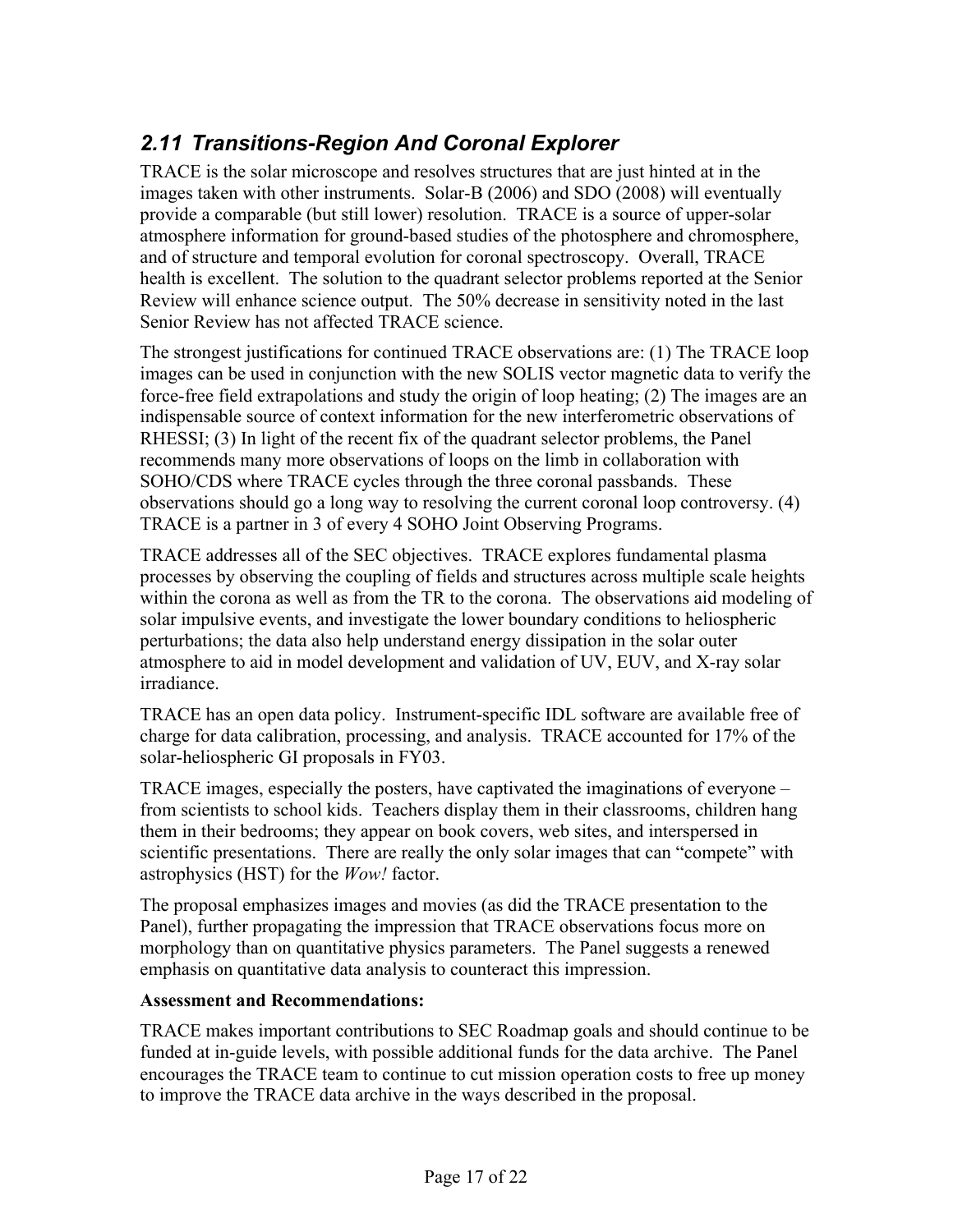# *2.12 Ulysses*

The third orbit of Ulysses around the Sun during 2004-2008 will provide closure on understanding the response of the 3-dimensional heliosphere to the 22-year solar magnetic cycle. The Ulysses polar orbit helps address the primary science objective of the SEC Roadmap, which calls for understanding "the changing flow of energy and matter throughout the Sun, heliosphere, and planetary environments." The 2007 Southpole pass will measure particle populations during the South-pole-positive phase of the cycle. Since Ulysses was launched during the 1990 solar maximum (North-pole positive) there is no South-pole data at this polarity. The rapid 7-month orbit from South to North ecliptic pole in 2007/2008 will measure cosmic ray and solar wind gradients for this solar cycle phase. The Ulysses mission has been a successful scientific collaboration with ESA. The ten instruments are healthy, and power sources are adequate through 2008.

About 95 per cent of the heliosphere mass beyond 1 AU originates outside of the heliosphere in interstellar space. Observed interstellar byproducts in the heliosphere include neutral helium and hydrogen, pickup ions, anomalous cosmic rays, and interstellar dust. The polar Ulysses orbit allows measurements of the flow of these populations uncontaminated by ecliptic material.

Multiple-spacecraft observations have created new science opportunities. Ulysses-ACE coordinated observations of pickup ions distinguish between interplanetary versus interstellar sources of low-ionization-potential pickup ions. Ulysses observations of the same coronal plasma observed remotely by SOHO yields the first observations of the relative acceleration of solar wind in equatorial versus polar coronal holes as a function of the solar cycle. Triangulation observations of cosmic gamma-ray bursters, coordinated with RHESSI, Wind, and other spacecraft, provide source positions and additional skycoverage during seasons not observable from Earth orbiting satellites.

In response to funding cuts resulting from previous reviews, combining the Ulysses and Voyager project management at JPL has minimized the Ulysses mission costs. The requested funding is for a 'bare-bones' budget that focuses primarily on support for operations and data acquisition.

Most of the Ulysses science teams have done a good job of making their data available to the community, and publishing scientific results. In 2000-2002, NASA supported 33 GI and SRT programs utilizing Ulysses data.

### **Assessment and recommendations:**

The Panel recommends funding the extended mission at the in-guide level though its return to the north solar pole in 2008, which follows the rapid latitude scan from southern to northern solar poles during 2007/2008. This extension will bring closure on understanding the effect of the 22-year Hale magnetic cycle on particle gradients, energy, composition, and fluxes in the 3D heliosphere. It will also allow completion of multiplespacecraft observations with recently launched spacecraft that have brought new science opportunities. The Panel recommends providing only minimal support for the Jupiter encounter.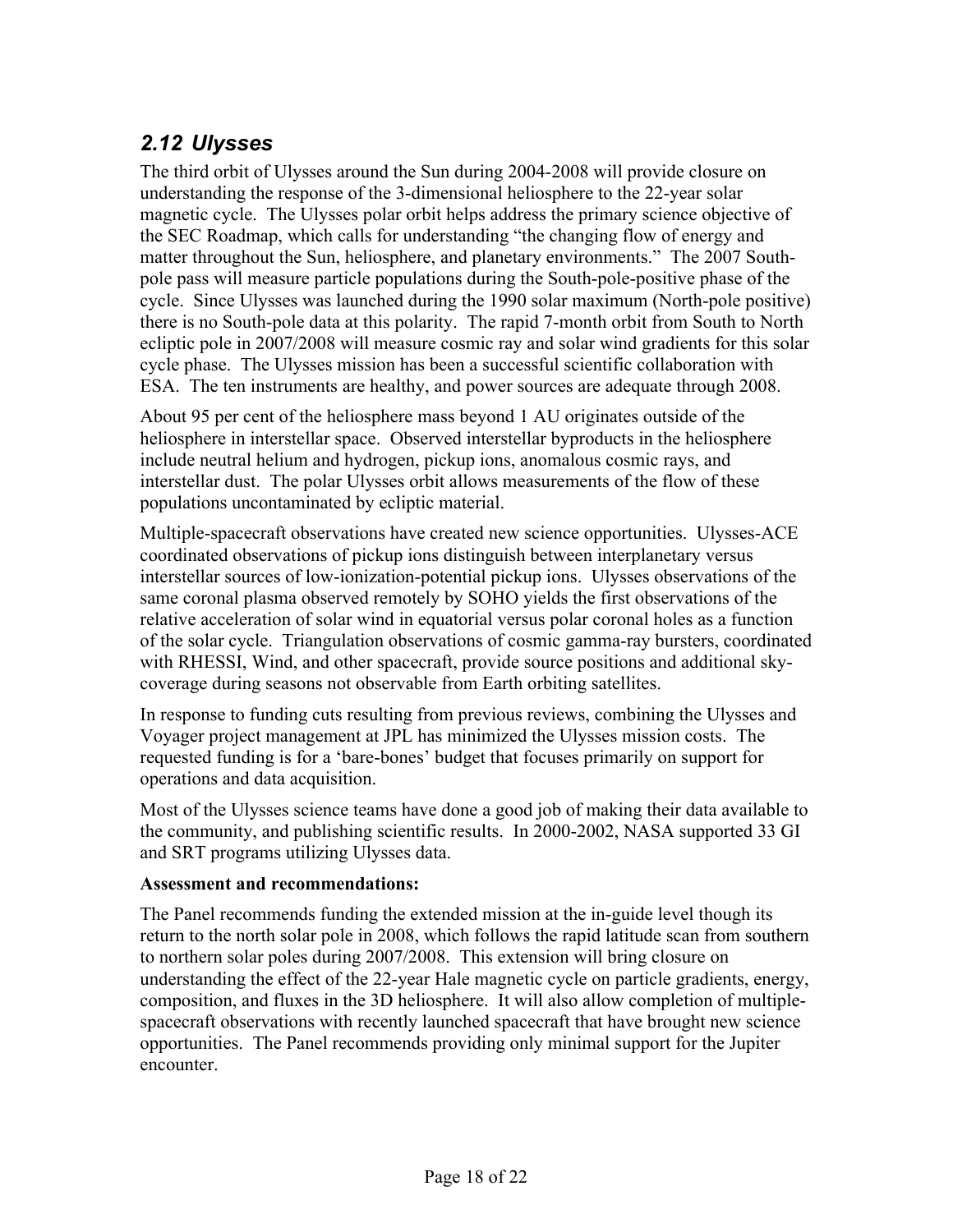# *2.13 Voyager*

Voyager consists of two planetary spacecraft (V1  $&$  V2) that have been reborn as a mission to the heliosphere frontiers. V1/V2 are the only spacecraft that can study particles and the shock and plasma structure of the distant heliosphere. They are the sole source of data on the expanding solar wind in the outer heliosphere, and the only opportunity to conduct in situ measurements of anomalous cosmic ray production, cosmic-ray modulation, and the heliosphere-interstellar medium interaction. These measurements have significant implications at the Earth, since the galactic and anomalous cosmic ray populations are measured in the terrestrial magnetosphere and at the Earth's surface.

Voyager exploration of the heliosphere frontiers cannot be duplicated for 10-20 years because of propulsion limitations. The positive-negative latitudes of V1/V2 measure heliosphere asymmetry. The Voyager mission operations have been consolidated and automated to minimize the costs attached to operating older technology. Instruments are in good health and V1/V2 have power to supply the core science instruments until 2020. Voyager has a good "science per dollar" ratio because of modest mission costs and extraordinary spacecraft locations and forms a successful component of JPL outreach activities.

Significant increases in energetic-particle populations starting in mid-2002 show that V1 entered a region of high particle intensity. This did not occur at V2, closer to the Sun. The LECP team has interpreted this as a possible termination shock crossing, but it was unconfirmed by the magnetometer or the radio-wave instrument (which is not on all the time). The CRS data indicate V1 moved 7.5 AU closer to the termination shock (which itself moved inwards). V1 is moving radially at about 3.5 AU/year and may enter the heliosheath region in 2-5 years, depending on the unknown strength of the interstellar magnetic field. V1 will then measure the properties of a remote region that directly impacts the Earth, since most galactic cosmic ray modulation occurs in the heliosheath.

### **Assessment and recommendations:**

Voyager should be supported at the "in-guide" level in FY04-06. Science operations should be continued until completion of a thorough review by the next Panel to insure the mission is still scientifically compelling. The Panel recommends that NASA continue to seek ways to reduce mission operations, as well as increase data analysis through the guest investigator program.

The Panel felt that more attention should be given to making the digital Voyager data available promptly to the space-physics community, especially as the Voyager spacecraft are near the termination shock.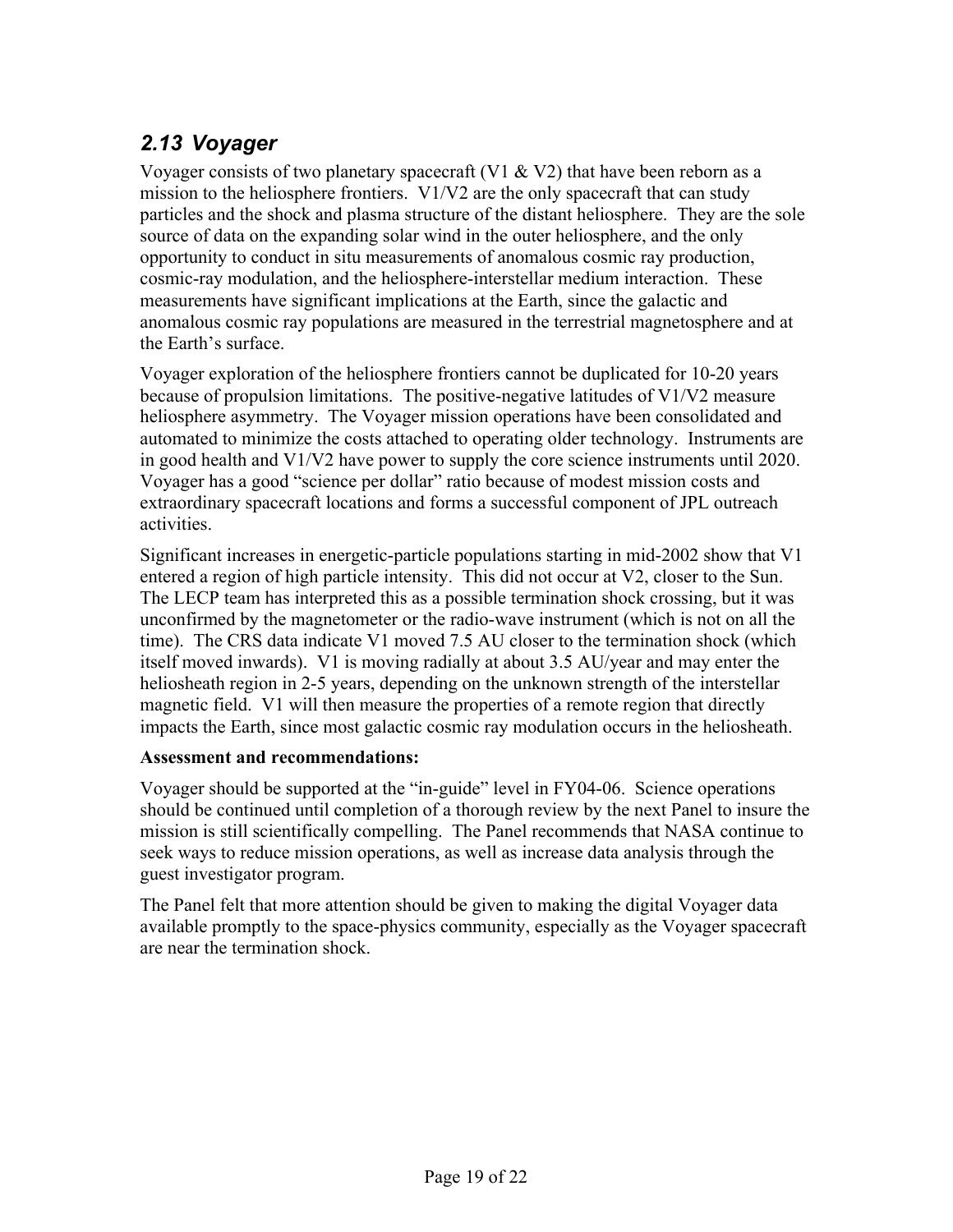### *2.14 Wind*

The Wind spacecraft, launched in November 1994, is healthy and has a large capacity for orbital maneuvers. It is currently on a trajectory past the L2 point, and afterwards will return to L1 to serve as a backup for ACE. Wind can remain active at L1 for at least another 10 years. The instruments on Wind are healthy. Of the two tape recorders on the spacecraft, only one remains.

In its current orbit near L2 the spacecraft will monitor distant magnetotail plasmas to determine how these react to various solar wind inputs. At L1 the spacecraft can act as a backup for ACE as an upwind solar wind monitor. These data address the following science objectives:

The plasma, fields and particles instruments can be used as part of a "heliospheric cluster" to determine the directions and extents of various plasma and particle phenomena upstream of earth.

The Waves experiment is a kilometric radio monitor that can be used to remotely sense interplanetary shocks and electron streams on their motion through the heliosphere from Earth. It can be used for triangulation of radio bursts in conjunction with other monitors – Ulysses, and, when launched, STEREO. A gamma-ray monitor on board the spacecraft is also used in conjunction with instruments on other spacecraft to determine the location of gamma ray bursts.

Wind, like ACE addresses directly all of the science objectives of the SEC roadmap. Ion and field data are generally easily available via the Web. Some of the other data are behind in being made available. The Waves experiment has only plots available. The digital data can be used to determine radio signal directions, and this is not available nor are the techniques used to provide these directions available. The proposal had inadequate detail of the group's plans for EPO.

As a direct backup for ACE, Wind does not have as efficient a transmitter for data transmission to the ground. The campaign modes of operation, good in conjunction as support roles with other instruments, do not highlight the next years' unique capabilities of the Wind spacecraft or a plan of what will be studied.

### **Assessment and recommendations:**

The Wind instrument analyses (and its orbit) were significantly modified following the last Senior Review. Far less money was made available to mission scientists. The data analyses are now organized around campaigns, and the spacecraft is on its way to L1 to serve as a backup for ACE following a pass of L2. One of the compelling reasons for continuing Wind is the Waves data. The Waves team should make their digital data available.

The Panel feels that the roles of Wind as part of the L1 cluster and as a backup to ACE are important and recommends funding at the in-guide level for FY04-07.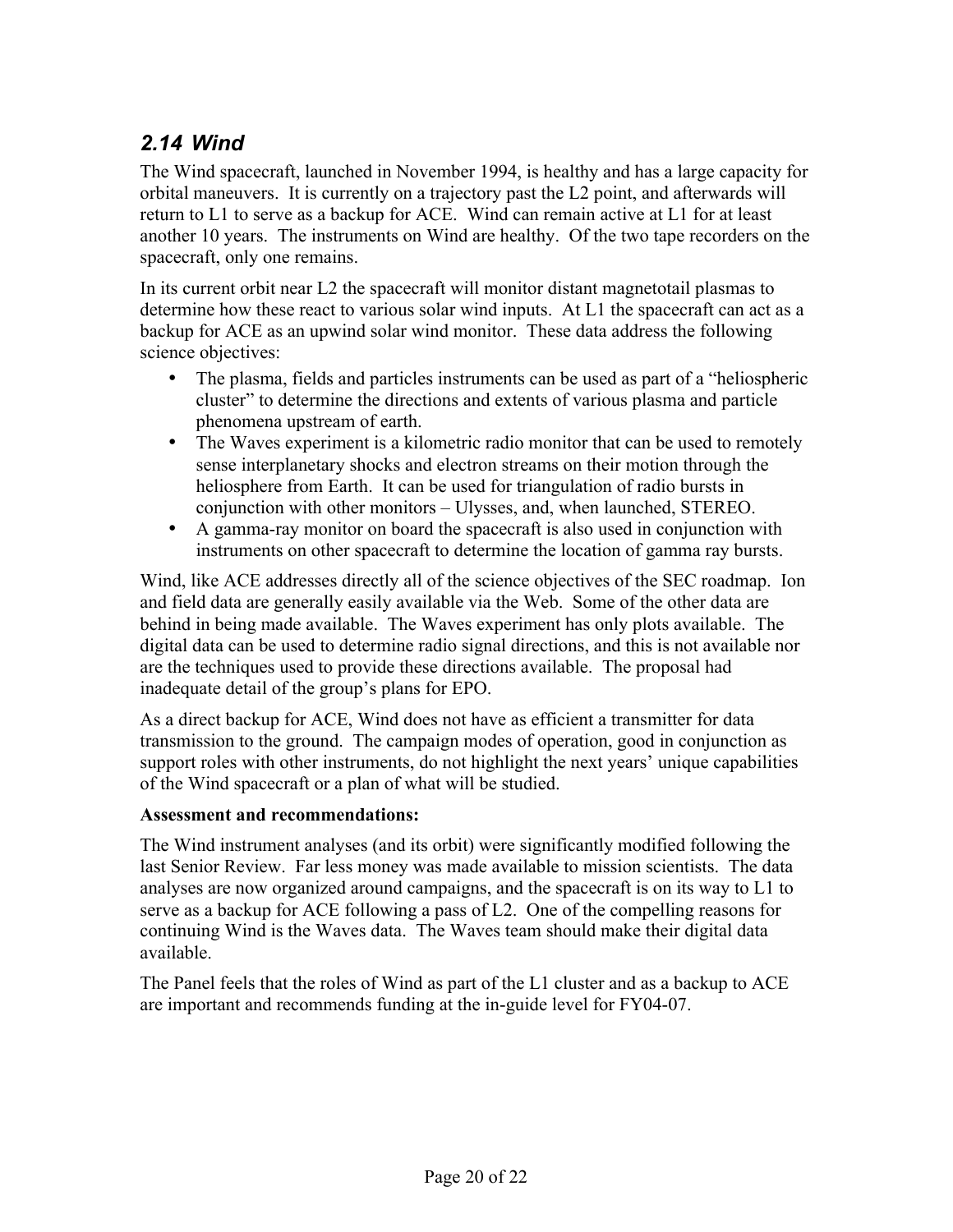# **3 Summary of Conclusions and Recommendations**

The Senior Review Panel was impressed by the overall quality of the proposed science activities. We found that all the proposals were basically responsive to the SEC roadmap and the three primary science objectives of the SEC Division. After examining the SEC roadmap and the science goals of the proposed extended missions, their relationship to one another and to upcoming missions regarding mutual science synergisms, and the predicted funding availability, the Panel developed its rankings and recommendations. The RHESSI and TIMED mission have joined the SEC fleet since the previous review and the proposed Exodus mission would also be a new addition to SEC, although it is an existing NASA Discovery mission (Genesis). When taken together, the in-guide ("barebones") budgets of the proposals exceed the total available for the four-year period (FY04-07) of this review by approximately \$29M; the optimum proposed programs exceed it by about \$72M. Thus the Panel recommendations necessarily call for decreased mission costs and activities. At the same time the Panel encourages SEC to seek increased funding necessary to enhance the science return of its missions. The most significant recommendations are:

- 1. As was recommended by the previous Panel, the present Panel believes that the SEC Guest Investigator (GI) program should be strengthened. However, our specific recommendations to reduce funding for operations and investigator teams should only be implemented if it can be assured that the funds freed up go into the GI programs. The recommendations are based on the premise that the Panel desires to increase competition to insure the best science; it does not wish to reduce overall science funding.
- 2. It was noted that overall instrument health requires adequate support of the instrument teams. Thus the recommended reductions in instrument team support must be implemented with care to insure adequate interest remains to keep the experiments healthy.
- 3. Several missions were deemed to have high operational costs and should investigate ways to reduce operational costs to increase scientific support. ACE, Polar, SOHO, Ulysses and Voyager should look at ways to develop more effective operations and convert MO funds to DA funds.
- 4. Some missions appear to have substantially higher support for the mission science teams than others. While this often is required because of the complexity of the data, the Panel would like to see some of these funds moved to a GI program. The Panel acknowledges that primary phase missions typically have higher costs than missions in extended phases. Mission scientists are encouraged to propose scientific research projects under the GI program. Specific recommendations are given below.
- 5. Although the proposed science for Exodus and SAMPEX is interesting, it was not deemed as compelling or relevant to the SEC roadmap as the other missions. Thus, given the current budgetary constraints, no mission funds should go to Exodus or SAMPEX beginning in FY04.